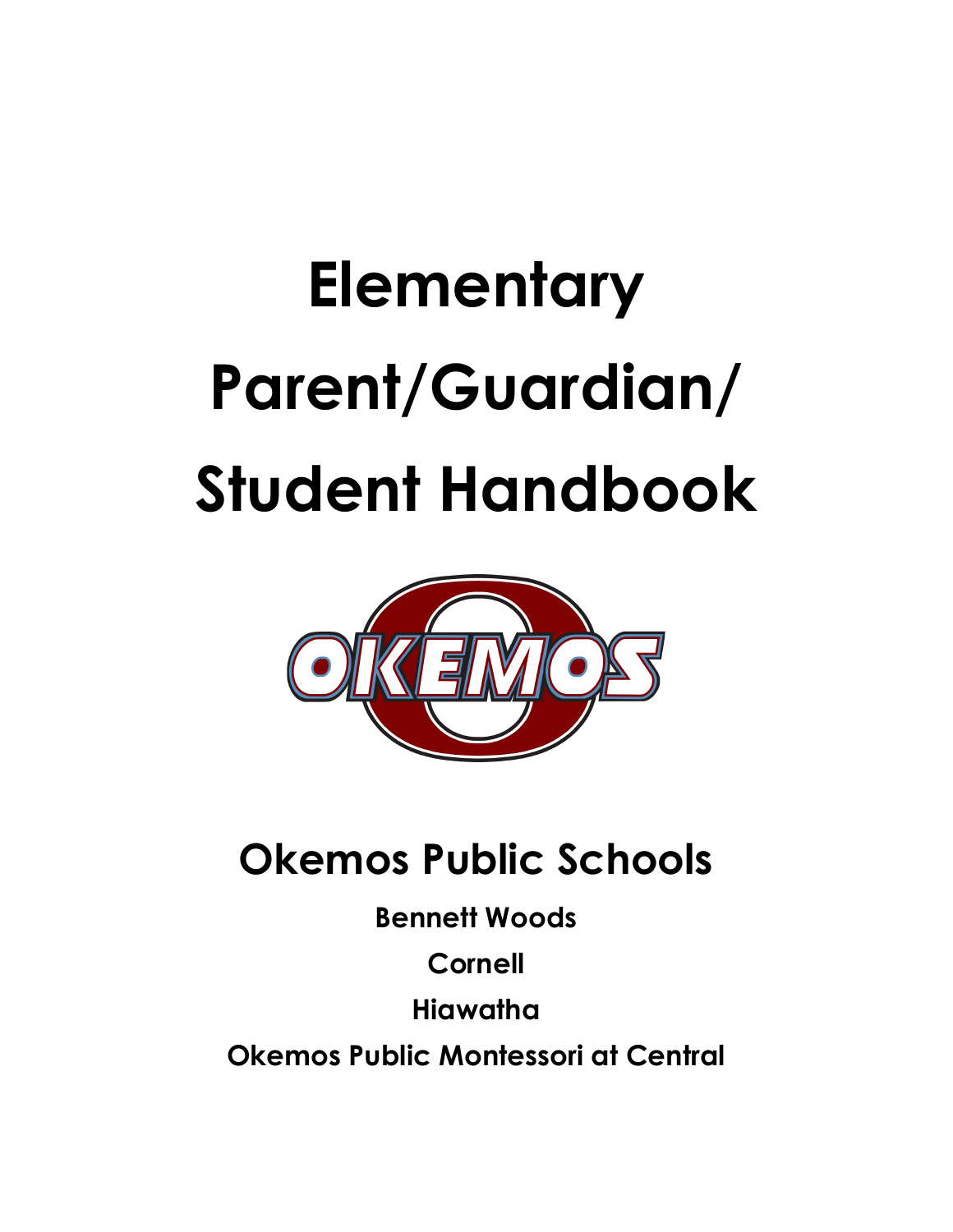# **Table of Contents**

| Authorization for Administration of Medication Sample Form33 |  |
|--------------------------------------------------------------|--|
|                                                              |  |
|                                                              |  |

Updated May 2021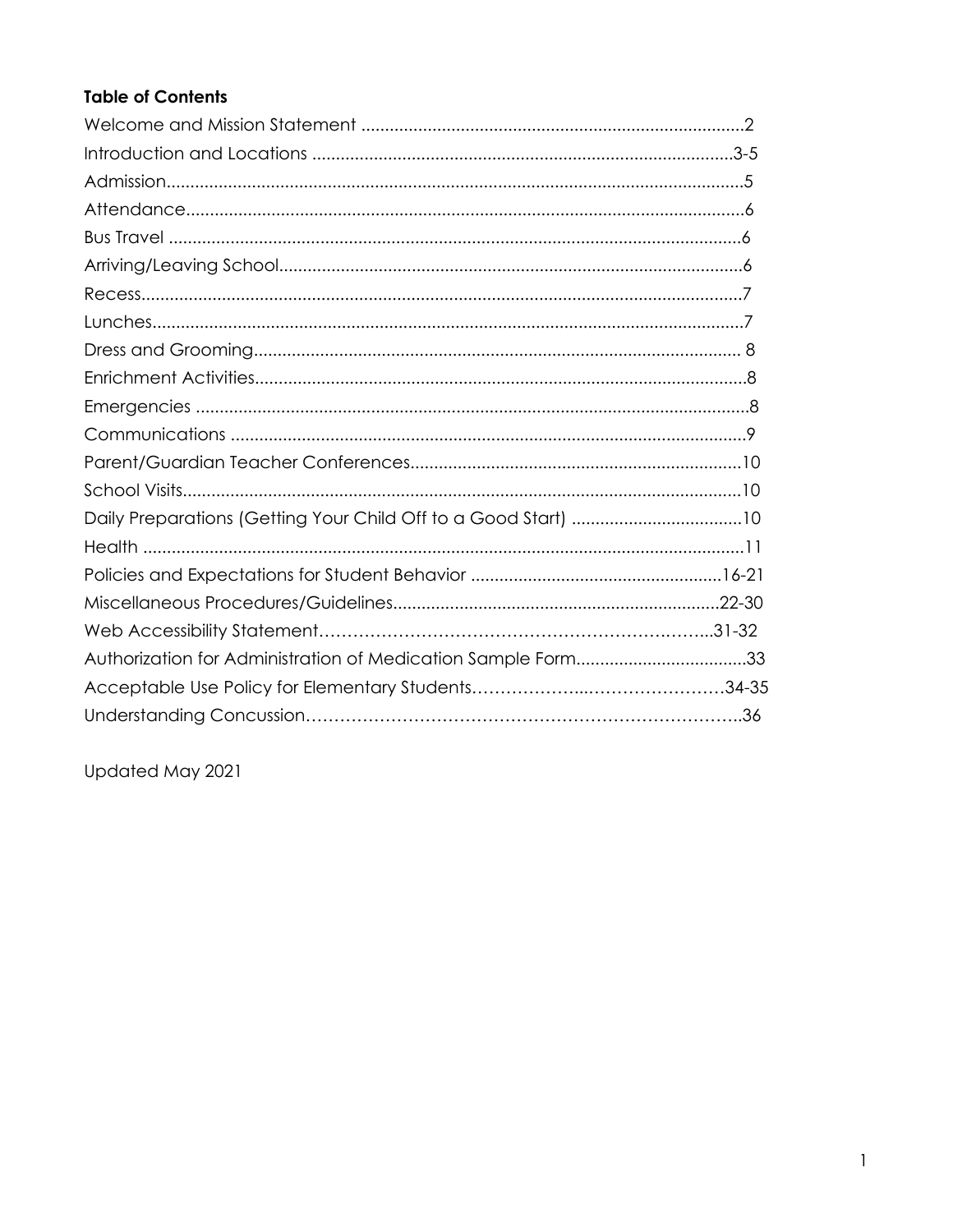# **OKEMOS PUBLIC SCHOOLS**

Welcome to another year of education in the Okemos Public Schools, where there is a strong tradition of success and progress for each elementary school child. We are committed to partnering with families to promote a strong educational foundation and the development of a well-rounded child. To accomplish this goal, we believe in continuing communication between home and school. This handbook is one way of establishing that link and it is intended as a way to help you manage the school year to your child's best advantage. Our mission is, "Together. . . educating with excellence and inspiring each learner for life."

Please review the handbook and utilize it as a guide to programs, policies and parent/guardian tips. After reviewing the booklet, you are welcome to call the school or visit your principal with any questions or concerns. Specific Board of Education policies on any of these issues or items can be obtained at the Board Office and on our district's website.

John J. Hood Superintendent of Schools Okemos Public Schools

#### **Mission Statement**

Together…educating with excellence, inspiring each learner for life.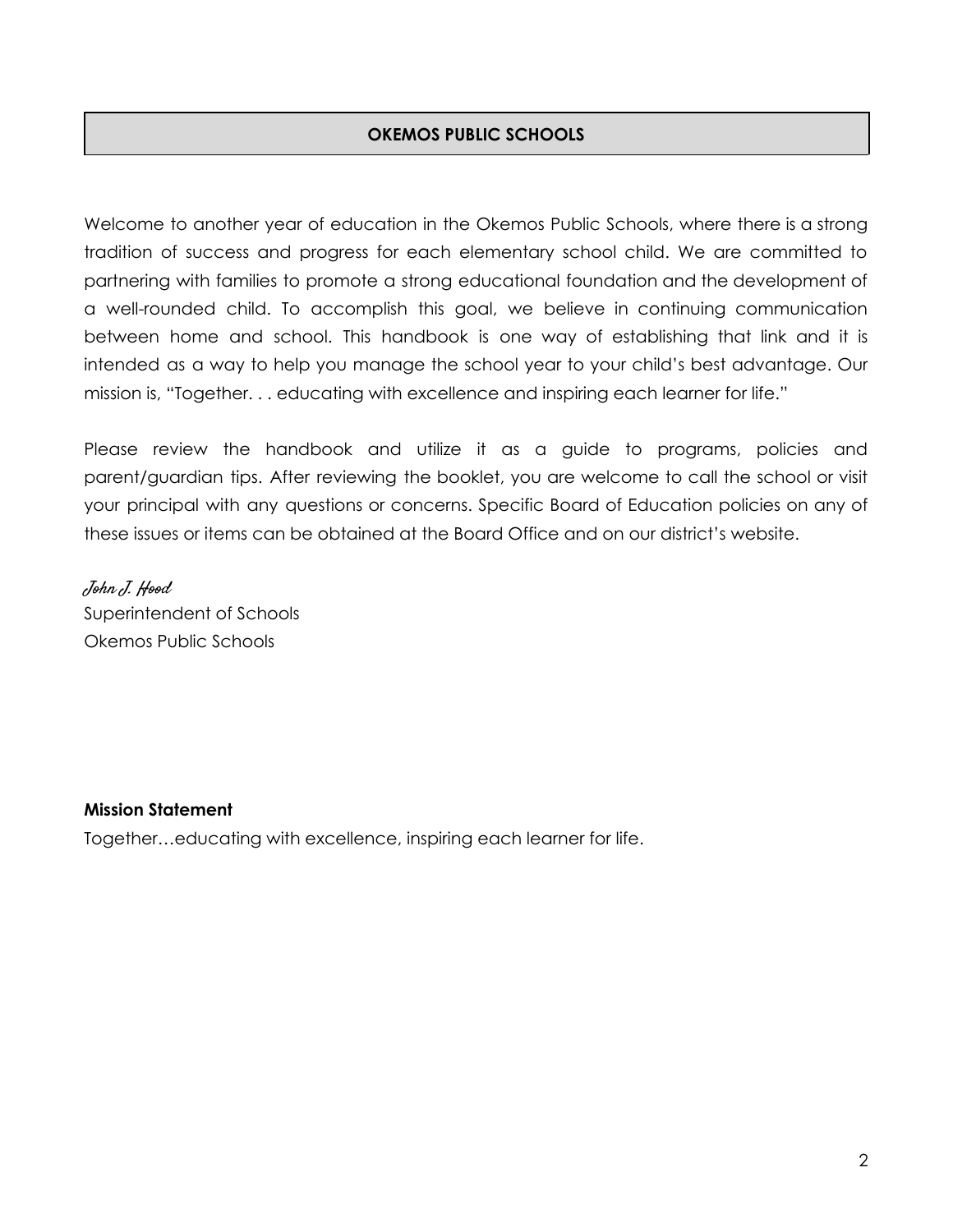# **HERE'S WHAT WE'RE ALL ABOUT**

The elementary school years are perhaps the most important in a student's education. During this time, the Okemos Public Schools attempt to fill their students with the wonder of discovery, the satisfaction of accomplishment and a desire for success.

Most of the elementary school day is devoted to instruction in the language arts, science, social studies, and mathematics. We also provide subjects that add to the total academic, cultural and social growth of our student body. These include the Michigan Comprehensive Health Model, physical education, art, and music.

Each elementary school has a large media center equipped with traditional library resources and up-to-date instructional tools. Teachers use the media centers extensively to strengthen classroom learning programs and to acquaint their students with the tools of individual research.

Our elementary school teachers are dedicated to educating students well. Each is fully certified and uses a variety of proven techniques to stimulate the educational potential of all students. The classroom instructors are supported by specialized staff in reading, special education, speech/language therapy, social work, and English as a Second Language.

Every elementary school houses a childcare center offered through the Community Education Department. These programs provide a variety of recreation and educational activities during non-school hours between 7:00 a.m. and 6:00 p.m. Childcare services include before and after school, the other half of the kindergarten day, as well as holiday breaks, half days, and summer.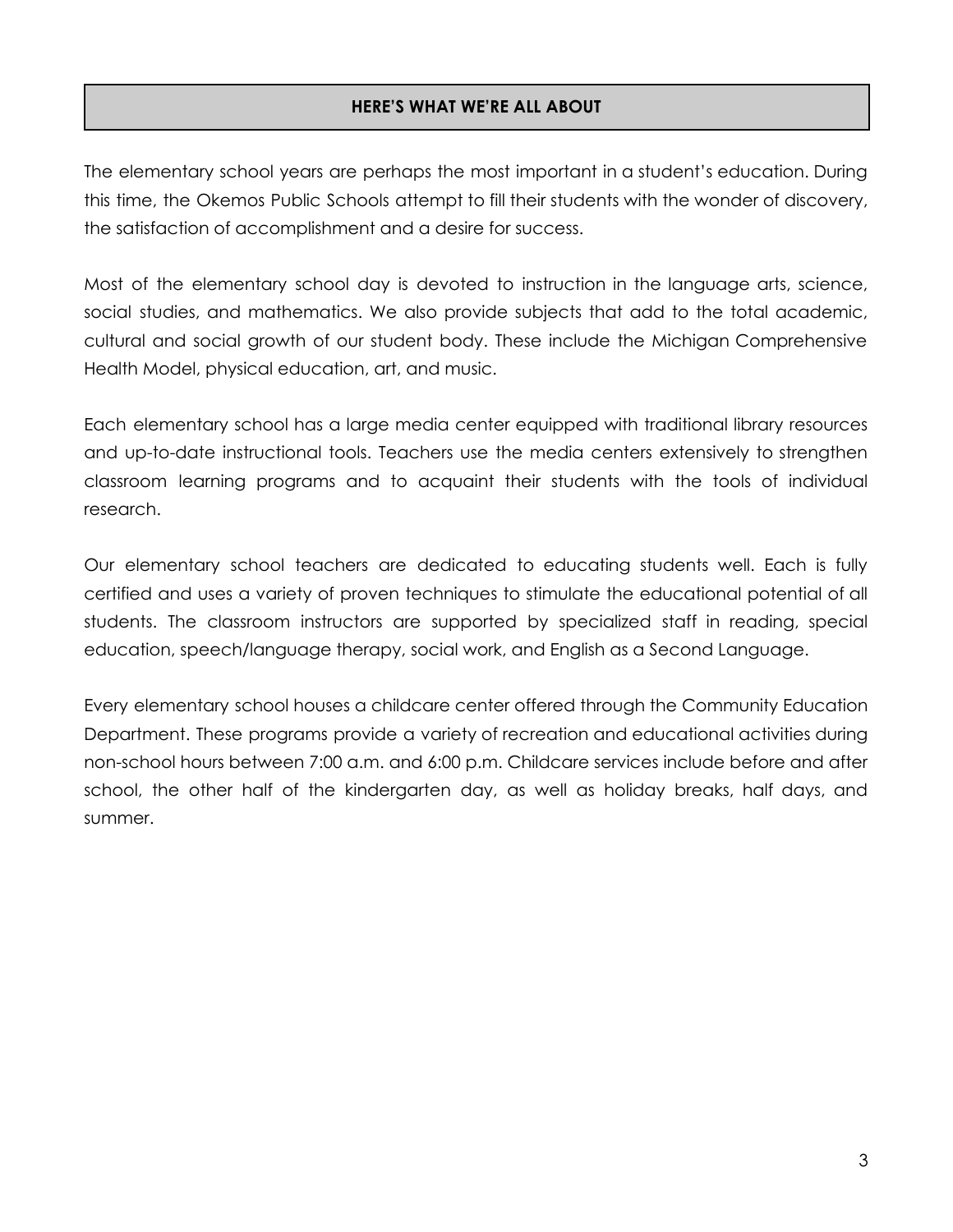#### **Elementary Schools**

Bennett Woods, 706-5100 2650 Bennett Road, Okemos Ms. Lauren Scefke, Principal, 706-5101 lauren.schefke@okemosk12.net Ms. Jen Rapson, Secretary, 706-5102

Cornell, 706-5300 4371 Cornell Road, Okemos Ms. Angie Tyrpak, Principal, 706-5301 angie.tyrpak@okemosk12.net Ms. Jennifer Darjes, Secretary, 706-5302

#### **Secondary Schools**

Kinawa 5/6 School, 706-4700 1900 Kinawa Drive, Okemos Mr. Steve Stierley, Principal, 706-5601 steve.stierley@okemosk12.net Ms. Sue Williams, Secretary, 706-4706

Chippewa Middle, 706-4800 4000 N. Okemos Road, Okemos Ms. Jody Noble, Principal, 706-4801 jody.noble@okemosk12.net Ms. Melissa Schoenl, Secretary, 706-4802

Okemos Public Montessori, 706-5400 4406 N. Okemos Rd., Okemos Ms. Kelly Sundeen, Principal, 706-5401 kelly.sundeen@okemosk12.net Ms. Kelly Herald, Secretary, 706-5402

Hiawatha, 706-4500 1900 Jolly Road, Okemos Dr. Nicole Beard, Principal, 706-4501 nicole.beard@okemosk12.net Ms. Connie Lyke, Secretary, 706-4502

Okemos High, 706-4900 2800 Jolly Road, Okemos Dr. Daniel Hyliard, 706-4901 daniel.hyliard@okemosk12.net Ms. Marcy Mosher, Secretary,706-4902

#### **District Administration Building**

4406 N. Okemos Road, Okemos 48864

| Mr. John J. Hood, Superintendent<br>john.hood@okemosk12.net, 706-5007<br>Rhianna<br>Assistant<br>Walworth.<br>Executive<br>Ms.<br>to<br>Superintendent/BOE, 706-5002 | Mr. Stephen Keskes, Asst. Superintendent of Human<br>Resources<br>706-5006<br>stephen.keskes@okemosk12.net |
|----------------------------------------------------------------------------------------------------------------------------------------------------------------------|------------------------------------------------------------------------------------------------------------|
| Ms. Stacy Bailey, Asst. Superintendent of Instruction<br>stacy.bailey@okemosk12.net, 706-5009<br>Ms. Stacey Molenda, Administrative Assistant, 706-5003              | Dr. Lara Slee, Director of Diversity, Equity and Inclusion<br>706-5011<br>lara.slee@okemosk12.net          |
| <b>District Departments</b>                                                                                                                                          |                                                                                                            |
| Community Education, 706-5020<br>1826 Osage, Okemos 48864                                                                                                            | Kim Burchman, Community Education Coordinator<br>706-5031<br>kim.burchman@okemosk12.net                    |
| Food Service Department                                                                                                                                              | Michael Wensel, Director, 706-5040                                                                         |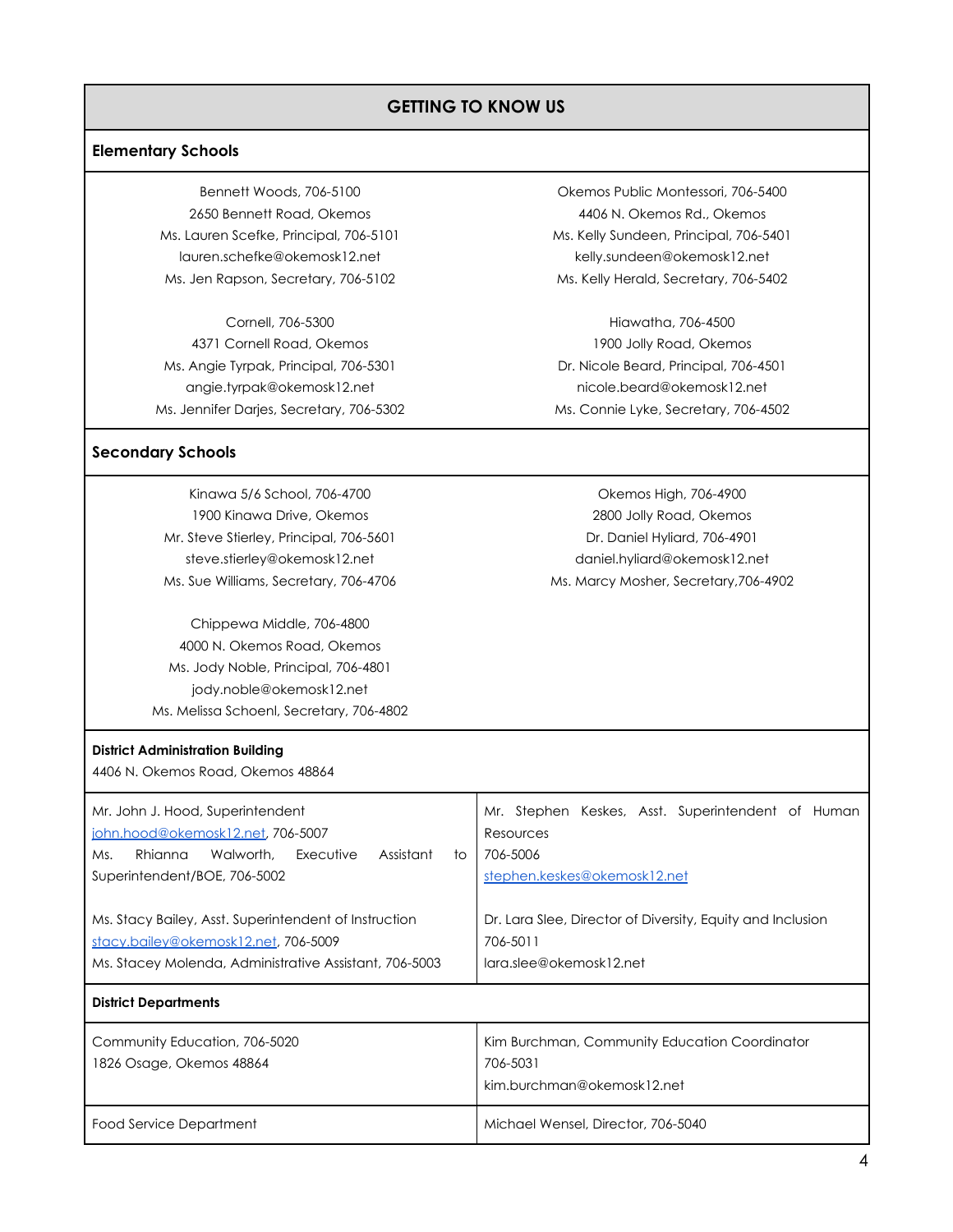| Media & Technology               | Tom Isom, Director, 706-5030                                                                                     |
|----------------------------------|------------------------------------------------------------------------------------------------------------------|
| <b>Operations Department</b>     | Mark Fargo, Director, 706-5057<br>Ms. June Hicks, Secretary, 706-5039                                            |
| Special Education                | Ms. Heather Pricco, Director, 706-4828<br>heather.pricco@okemosk12.net<br>Ms. Karen Carlson, Secretary, 706-4829 |
| <b>Transportation Department</b> | Corrinne Karpinski, Director, 706-5050                                                                           |

#### **Introduction**

The beginning of this handbook introduces you to admission guidelines, daily programs, and services of the school district. You'll find we offer a formal education and much more in our schools. The following information on many daily school matters will help you and your child to make a good educational entry into our elementary schools.

# **Admission Guidelines**

New students to the Okemos Public Schools are asked to register immediately. Those arriving in the summer should register online as soon as possible to ensure that you receive important updates about the start of school. The Okemos Public Schools will request official records from a student's previous school when parents/guardians complete the necessary form. All children entering the Okemos Public Schools for the first time must present a valid birth certificate, proof of residence, and proof of immunizations. The medical records should specify the day, month and year immunizations were given against measles, mumps, rubella, diphtheria, pertussis, tetanus and polio. The school district is required to exclude students who do not comply with the state's immunization law.

The general practice is that students attend the Okemos school of their residence. However, it is recognized that parents/guardians occasionally request consideration for a child to attend a school within the Okemos district that is outside the boundary established for the child's residence. This is referred to as In-District Transfer and more specific information is available in school board policy 5117.2

Children are eligible for kindergarten if they reach their fifth birthday by September 1 of the given year and their parents/guardians live in the school district. Parents/guardians of children who reach their 5th birthday between September 2 and December 1 may complete a waiver to attend Kindergarten for their child.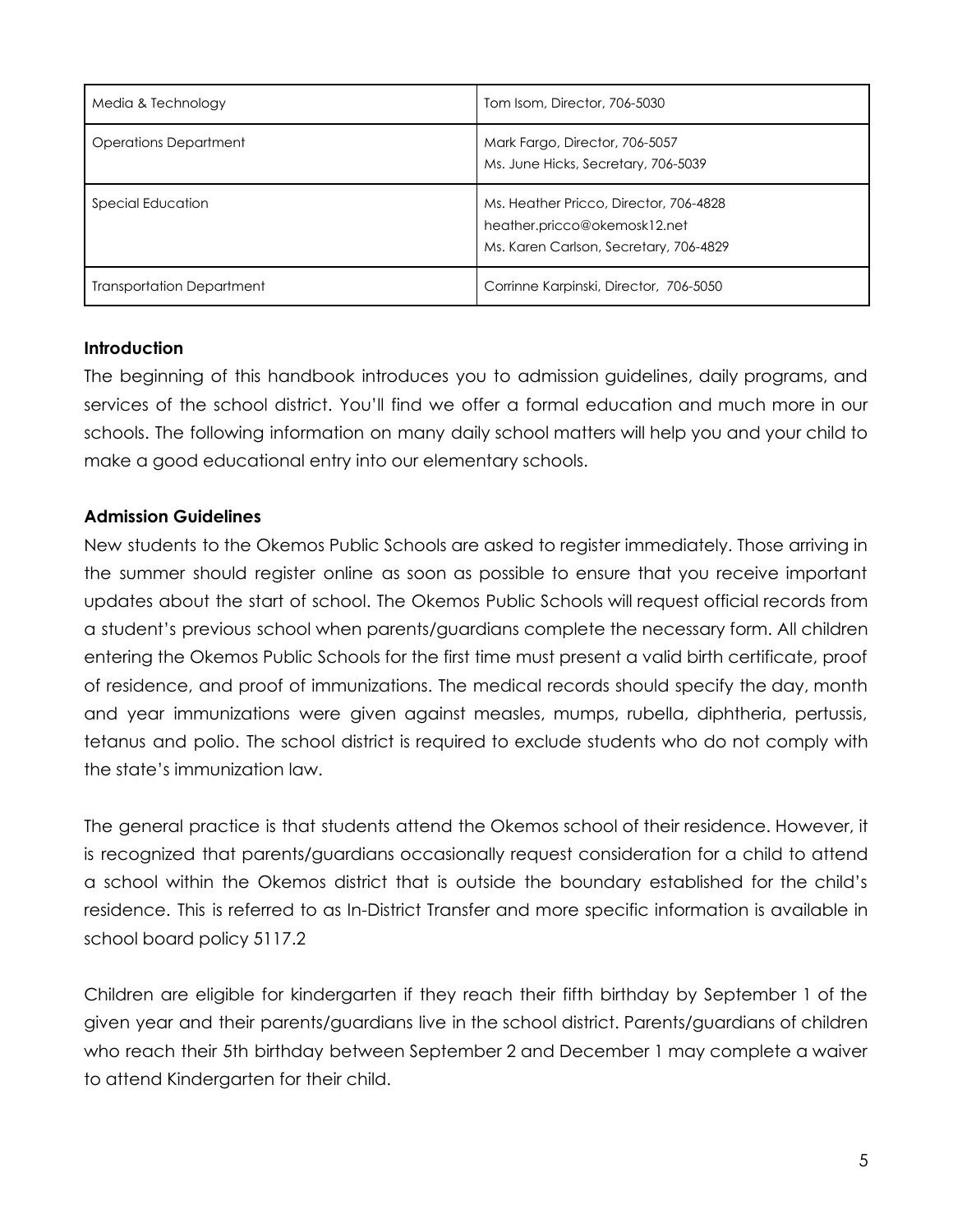#### **Attendance**

School attendance is an important parent/guardian responsibility. Students should attend classes every day in order to receive full advantage of the programs. Whenever possible, family vacations should be scheduled to coincide with school breaks.

If a child is too sick to attend school in the morning, it is necessary to call the school. If a child is absent and the school has not been notified, the secretary will call home to verify the absence. Unless students are excused, school personnel will bring excessive absences or tardiness to the parents'/guardians' attention. If the situation does not improve, involvement of the attendance officer, protective services, or loss of credit for the school year may be necessary.

If your child should become ill during the school day, you will be notified immediately. Be sure the school has emergency numbers to call in such cases. You should give the school these numbers when registering online. Please update the office when emergency numbers change.

#### **Bus Travel**

Transportation is an important part of a child's daily routine as it begins and ends each day for them. At the Transportation Department, we make every effort to ensure that each child's experience is a positive one. Our buses travel a total of 1,830 miles and transport in excess of 3,400 students to and from school each day. Our drivers attend school each year to update them on safety procedures and to give them the competitive edge to meet the daily challenges they may encounter. We encourage parents/guardians to communicate with their child's driver as we have found that this reinforces a positive relationship between student and driver. A number of rules have been issued by the Transportation Department to help make bussing as efficient and safe as possible and to comply with state regulations. We ask parents/guardians to review the bus rules with their children. (See page 13.) Bus routes are occasionally changed because of enrollments early in the school year. Parent/guardian patience is appreciated during this transition period.

#### **Arriving and Leaving School**

Parents/guardians are asked to instruct children to arrive at school no earlier than five minutes before classes are to begin. Entrance doors are assigned to students and will open at the start of school each day. Children are expected to leave school at the end of the school day. Many tasks and meetings related to students and school programs take place daily for staff before and after school. For these reasons, staff members are not available to supervise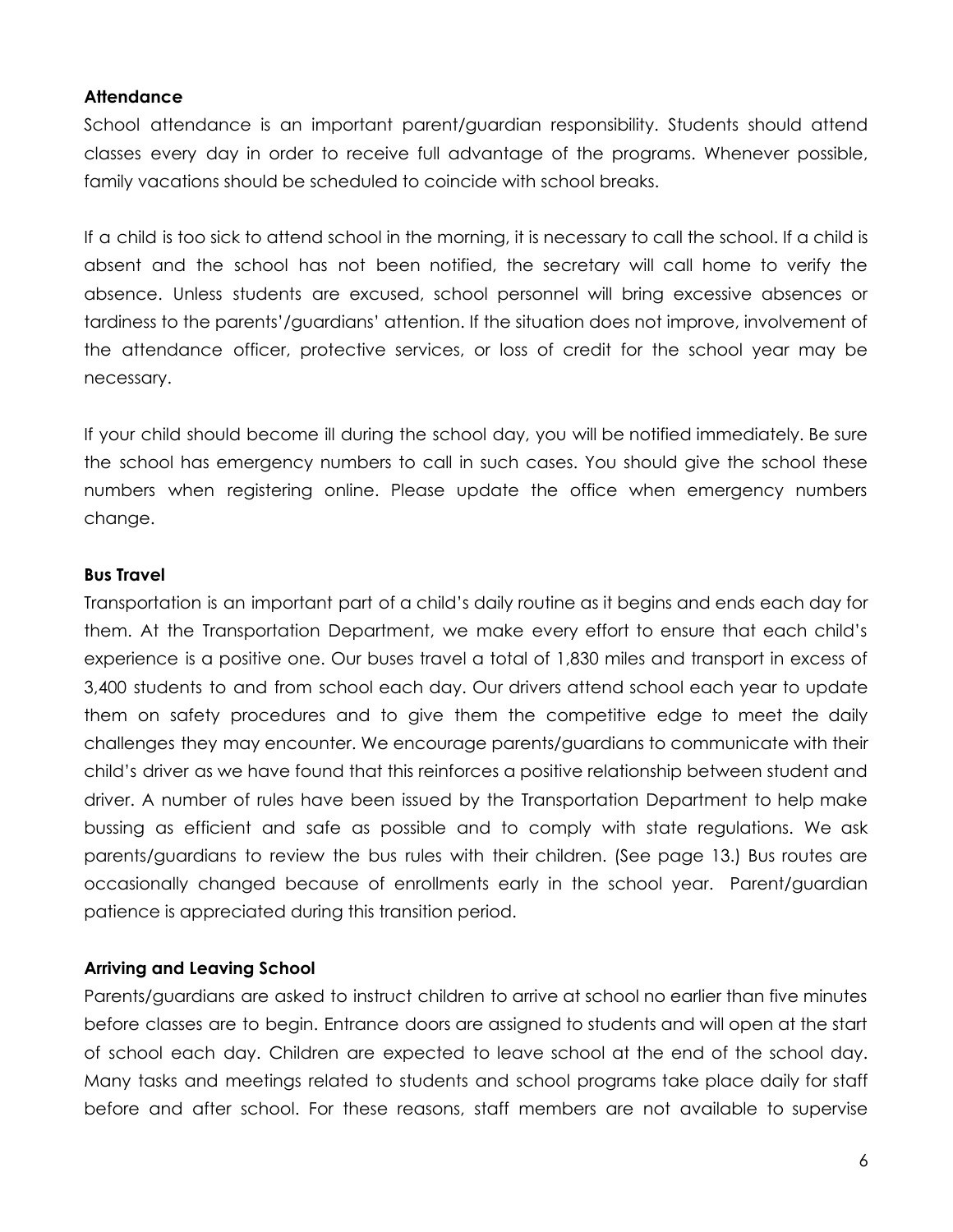students before the opening of school or after the end of the school day. If a child is not picked up promptly after school, school personnel will contact people listed on the emergency card.

It is also important that parents/guardians email the teacher whenever they have made other arrangements for students after school. If your child participates in childcare, please send a note or email to the childcare director whenever a change in plans occurs.

#### **Recess**

Because fresh air and exercise have been proven to promote physical, social, emotional and educational growth of students, each school provides at least two outdoor recesses daily, weather permitting. It is very important that children wear appropriate clothes for outdoor recess, including items such as: hats, coats, boots, snow pants and gloves or mittens. Please label all clothing with children's names.

Children should be in school only when they are well enough to go outside. A doctor's statement is required if a child is to be excused from recess.

#### **Lunches**

Okemos Public Schools Department of Food & Nutrition Services is committed to providing and serving foods that best enhance our students' academic, athletic and personal performance. All of our menus are designed to meet the USDA nutritional guidelines that ensure healthy offerings to all students. The complete lunch includes a choice of three different entrees, two servings of fruit and/or vegetables, a serving of grain and a choice of milk. A self-serve "Fruit–Veggie–Grain Bar" is included with each lunch. Menus are sent home each month and are also available on the www.okemosk12.net website. Meatless, pork, and turkey products are noted on the menu. An entrée choice count is taken each morning in the classroom. If you visit school and would like to have lunch with your child, please let the school office know.

If you choose to apply for free or reduced priced meals, you must complete a new application for your household every year. Applications are sent home at the beginning of the school year and are available in your school office and on the www.okemosk12.net website. You are welcome to submit an application at any time throughout the school year if your household income changes. Call for more details: 517-706-5040.

Every student has an account that is computerized and accessed by the student number or by name. Each child's account is the same, whether the child qualifies for free or reduced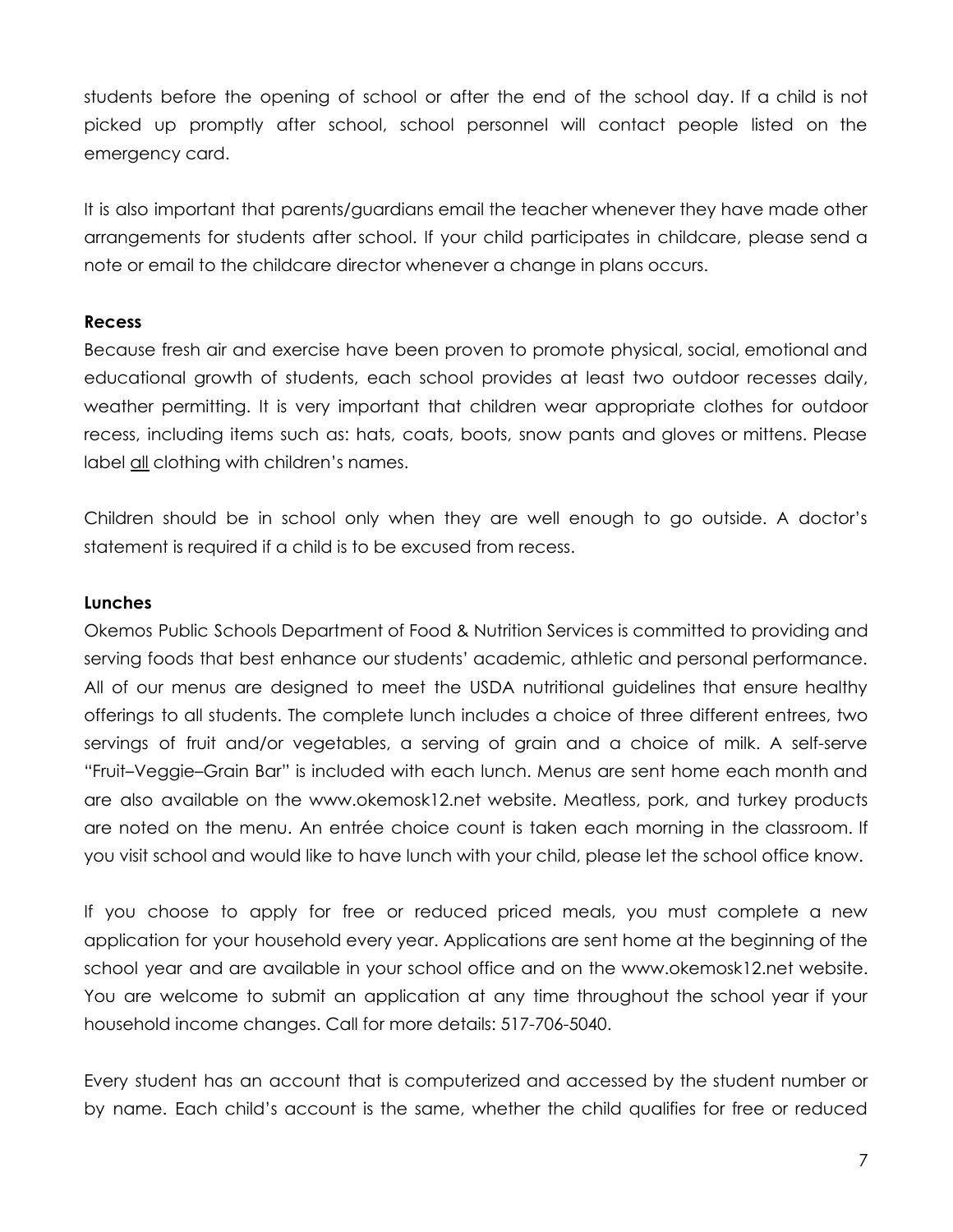price meals with the lunch program, or pays full price. Parents/guardians have various options of making deposits into the account or the child can take money to school. See the Food and Nutrition Service webpage at www.okemosk12.net for more details.

# **Dress and Grooming**

The Okemos Public Schools encourage grooming and neatness in appearance. This adds to a positive educational environment and shows pride and respect for school. The following apply:

- 1. Student appearance and clothes should be neat and clean.
- 2. Personal body care such as brushing teeth daily, showering, and washing hair regularly contributes to both the hygiene and grooming of a student.
- 3. The overall appearance of a student should not disrupt the educational process.
- 4. Racist messaging, images, or symbols (ex. swastika, Confederate flag, etc.) are prohibited on all clothing and accessories.

# **Enrichment Activities**

Thousands of people will use our buildings and grounds after school for Community Education programs this year. As residents, you and your children can enroll in year-round recreation, enrichment, or educational programs. A brochure describing all Community Education offerings is mailed to each home two times a year. The types of classes depend upon the number of interested instructors and students. The brochure can be found online at www.okemosk12.net, click on Community Education. A complete listing of courses and registration is available online at www.okemosonline.com. Club opportunities are available for enrichment at each elementary school.

If you have a skill you think others would be interested in learning, call the Community Education department at 517-706-5020. They may try to offer a class in your area of expertise.

# **Emergencies**

To release a student during the school day:

- 1. Email the teacher and/or main office stating the time that a student needs to be picked up early. The student will be called to the office when you arrive at school.
- 2. A parent, guardian or authorized adult must report to the office to pick up and sign out a student.

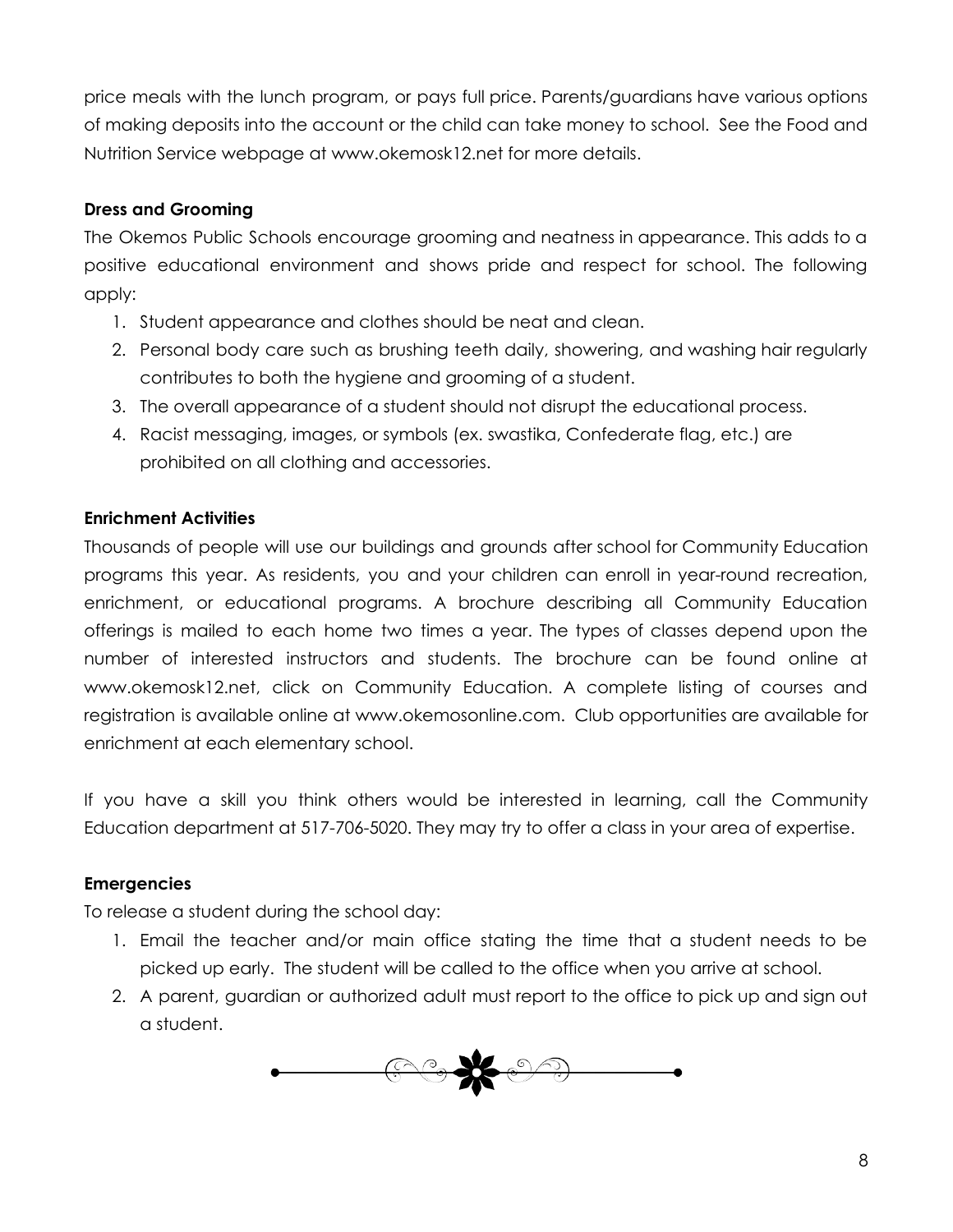# **WE'RE IN THIS TOGETHER**

A school district doesn't operate in a vacuum. It needs the cooperation, energy and ideas of parents/guardians to educate children effectively. Because students spend only about one-third of their waking hours in school, the importance of non-school experiences is obvious. If you want to help at home, the best instructional technique is a personal example. Researchers tell us the attitudes and values parents/guardians place on education, as well as the advice and personal guidelines they give, will have the greatest impact on how children behave and perform in the classroom.

#### **Here's How We Communicate**

A number of ways our schools keep you informed of your child's progress and the educational activities of our school community. The school uses progress reports, parent/guardian-teacher conferences, emails, telephone calls, the district website (www.okemosk12.net), classroom and school newsletters for most of the communication. Parents/guardians also are encouraged to call or email us with questions, concerns, or comments, and to visit our school. Non-custodial parents/guardians may request newsletters, copies of report cards, and dates for conferences.

#### **Please Talk With Us**

It is important that you always have accurate information and receive quick answers to questions about school. Here are several suggestions to help you express your ideas more effectively:

- Get to know school principals and staff members. Attend school open houses, parent/guardian-teacher conferences, and other events. Learn what is going on in the classroom and what is expected from the students.
- Let the principal or staff member know when you are pleased about something, as well as when you are concerned or unsure.
- If an issue arises, communicate with the staff member or administrator closest to the situation. Contact a central office administrator only if the matter is still unresolved.
- Communicate with the appropriate person by email or phone call. Be sure to provide sufficient details so that teachers and administrators can deal with each situation effectively.
- Be aware that answers or solutions may not come right away. Sometimes follow-up activities are required to obtain all the information and to study the implications before a question or concern can be answered or a suitable adjustment made.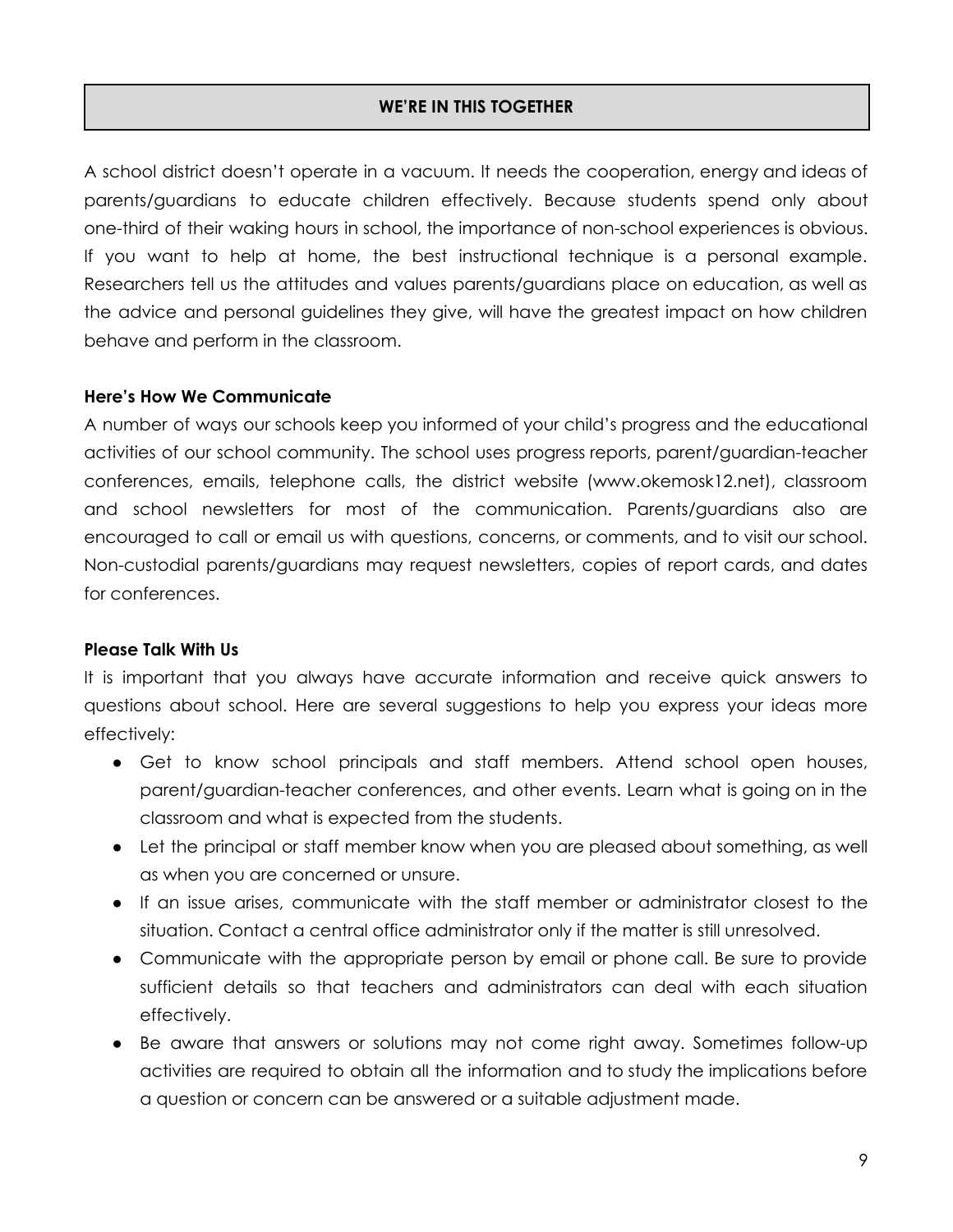• School officials cannot quarantee that each question will be answered or a situation adjusted to everyone's satisfaction. However, sincere attempts will be made to find an answer or solution that is fair and reasonable.

# **Parent/Guardian-Teacher Conferences**

Twice-yearly conferences are held for parents/guardians and teachers to discuss the progress of your child. Parents/Guardians may schedule afternoon or evening conference times. You can get the most out of each conference by taking the following steps:

1. Listen to the teacher's remarks and try to ask any follow-up questions or give suggestions at that time.

2. Be sure to take how you can help your child do his or her best in every subject.

3. End the conference with a summary of what has been said and of your future plans.

4. After returning home, go over the report in detail with your child.

# **Parent/Guardian Help Needed**

All elementary schools provide many opportunities for parent/guardian involvement. You are invited to share your time and support in these worthwhile opportunities. You are also welcome to provide input on school programs at meetings of the Board of Education. The seven trustees of the School Board are elected to represent the public in general policy-making and goal setting. The Board of Education generally meets the first and third Mondays of each month at 7:00 pm at the Administration Center, 4406 N. Okemos Road, Okemos. All meetings of the Board of Education are public and televised on our TV cable channel 23.

#### **School Visits**

Okemos Public Schools welcome visits to our elementary buildings by parents/guardians and other citizens. Classroom visits need to be limited in number and pre arranged with the principal and staff. All parents/guardians and visitors must report to the office upon arrival in the building. Guests accompanying students to school must have prior permission from the teacher and principal.

# **Getting Your Child Off to a Good Start**

One way to maintain the excitement of the first days of school is to help your child prepare for the challenges of school. There are many things that you as a parent/guardian can do to ensure that your child is prepared for school each day.

1. Teach your children to be organized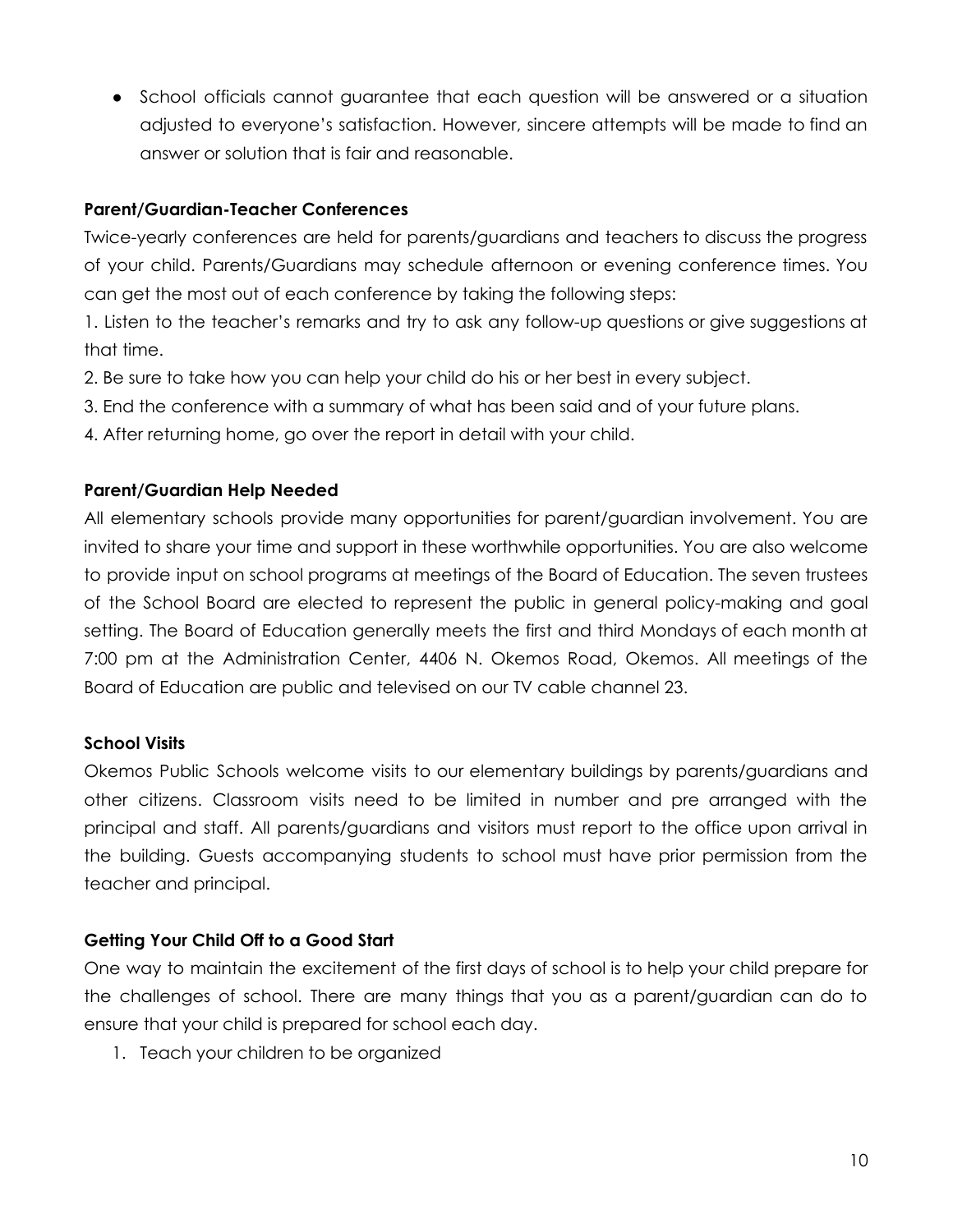School is their "job." Help them develop a system to assume the responsibilities of making sure homework assignments are complete and to have the supplies that are needed each day.

2. Children need a good night's sleep

It is very important that your child come to school rested every day. Establish an evening bedtime schedule for your child and stick to it.

- 3. Develop a calm morning routine Allow enough time for a healthy breakfast and a timely school arrival.
- 4. Share your child's day

Your own reactions and attitudes will go a long way towards determining how your child feels about school, the teacher, and other students.

- 5. Read to and with children every day Kids who "practice" their reading do better than those who don't.
- 6. Build a "can do" attitude in your child When they try something hard, praise the effort. Help break a big project down into smaller tasks. Then praise your child as each step is completed. The process is as important as the product.
- 7. Join your school's parent group Sign up to help in some way. When parents/guardians are involved, our children and schools both benefit.



# **HERE'S TO GOOD HEALTH**

#### **Sickness**

One of the problems often confronting parents/guardians of school-age children occurs when a child complains of not feeling well on a school day. A decision must be made as to whether the child stays home or goes to school. How do you make the right decision? You don't want to keep your child home if your child really isn't sick, but you also don't want to send a sick child to school.

The information in this booklet is not intended as medical advice but to provide guidelines to be followed until your doctor can be contacted for an opinion. Unnecessary absence from school may have a negative effect on a student's attitude, work habits and progress.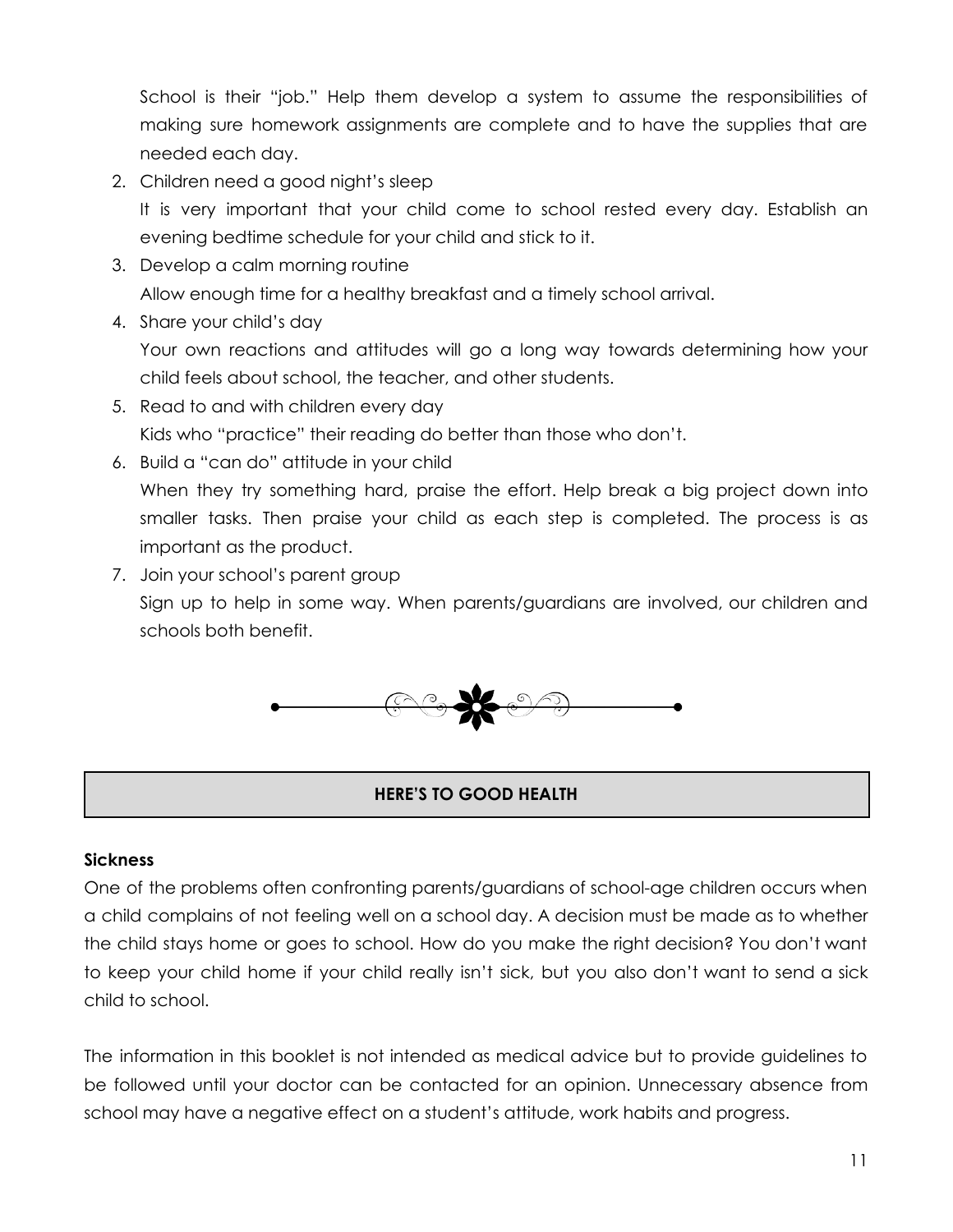#### **Cold, Fever**

The common cold presents the most frequent problem to parents/guardians. A child with a "heavy" cold and a hacking cough belongs home in bed, even though they have no fever. If your child complains of a sore throat and has no other symptoms, your child may go to school. If white spots can be seen in the back of the throat or if fever is present, keep your child home and call your doctor. If your child has strep throat, please inform the school office.

A fever is a warning that all is not right with the body. The best way to check for fever is with a thermometer. If no thermometer is available, check the child's forehead with the back of the hand. If it is hot, keep the child home until fever can be checked. Do not allow your child to return to school until your child has been free of fever for 24 hours without medication.

#### **Rash**

A rash may be the first sign of one of childhood's many illnesses, such as chicken pox; a rash or "spots" may cover the entire body or may appear in only one area. Do not send a child with a rash to school until your doctor has said it is safe to do so.

# **Stomachache**

Consult your doctor if your child has a stomachache that is persistent or severe enough to limit their activity. A child with diarrhea should be kept at home.

# **Head Lice**

Head lice are a common condition that can be transmitted where any group assembles regularly, especially among children whose hats and jackets hang close together. Itching or scratching may be a sign of lice, but sometimes there are no signs until you look closely. Please check your child's head frequently. Look around the ears and back of the neck. Be sure you have good light; stand near a window or use a lamp. Nits (lice eggs) look like little white spots hanging on a shaft of the hair. They are difficult to move or pull off the hair. Dandruff or scalp flakes move very easily. Nits do not.

If there are lice, notify the school and start treatment immediately. A child may not return to class until your child has been determined to be nit and lice free.

#### **Absences**

If you need to pick up your child for a doctor's appointment during school hours, please come into the office and sign your child out on the checkout sheet. Attendance is taken every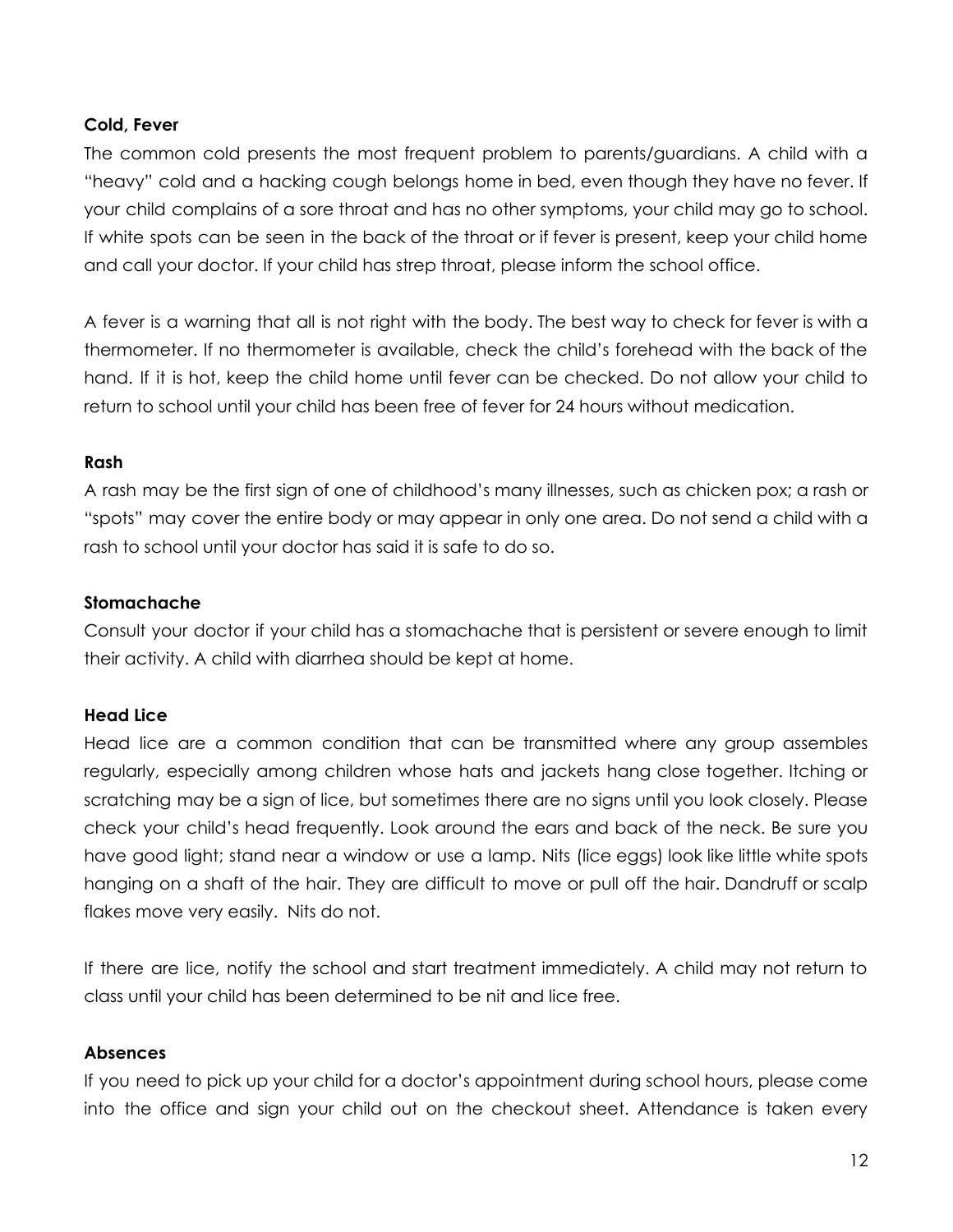morning at 9:00 a.m. When your child will be absent from school because of illness or an appointment, please call the office and leave a voicemail to excuse your child.

#### **Illness**

If your child is ill, please keep your child home from school. If your child is well enough to attend school, your child will be deemed well enough to participate in school activities and outdoor recess. Children unable to participate in school activities, such as gym or recess, must have a dated doctor's note specifying the reason and length of time they are to be excused. If your child becomes ill at school, office staff will try to reach you if the illness or injury requires treatment or requires your child be sent home. If you are not available, we will notify persons listed on the emergency card.

# **Accident Care**

Students, teachers and supervisors are asked to report school and playground accidents to the office. When necessary, an accident report is filled out and parents/guardians are called. If the action requires professional medical attention, the parent/guardian will be asked to pick up the child in the office. Parents/guardians must update emergency information annually so they can be contacted in case of an accident or illness. The following information is recorded.

- 1. Home/cell phone numbers
- 2. Place of employment and phone number
- 3. The name and phone number of others who could pick up a child.

School personnel will first call the parent/guardian at home, work or cell if a child becomes ill or injured at school.

In rare instances a child must be transported to a hospital by ambulance. School personnel will accompany the child until a parent/guardian arrives at the hospital.

#### **Medication**

All medication, both prescription and non-prescription, must be kept in the school office and administered by an adult. The only exception to this is when the student's physician allows the student to carry medication on his/her person to allow for immediate and self-determined administration. All medicine must be kept in a labeled container as prepared by the pharmacy, physician, or pharmaceutical company and labeled with dosage and frequency of administration and accompanied by a signed authorization and specific directions for the administration of this medication. The signed authorization must be provided to the school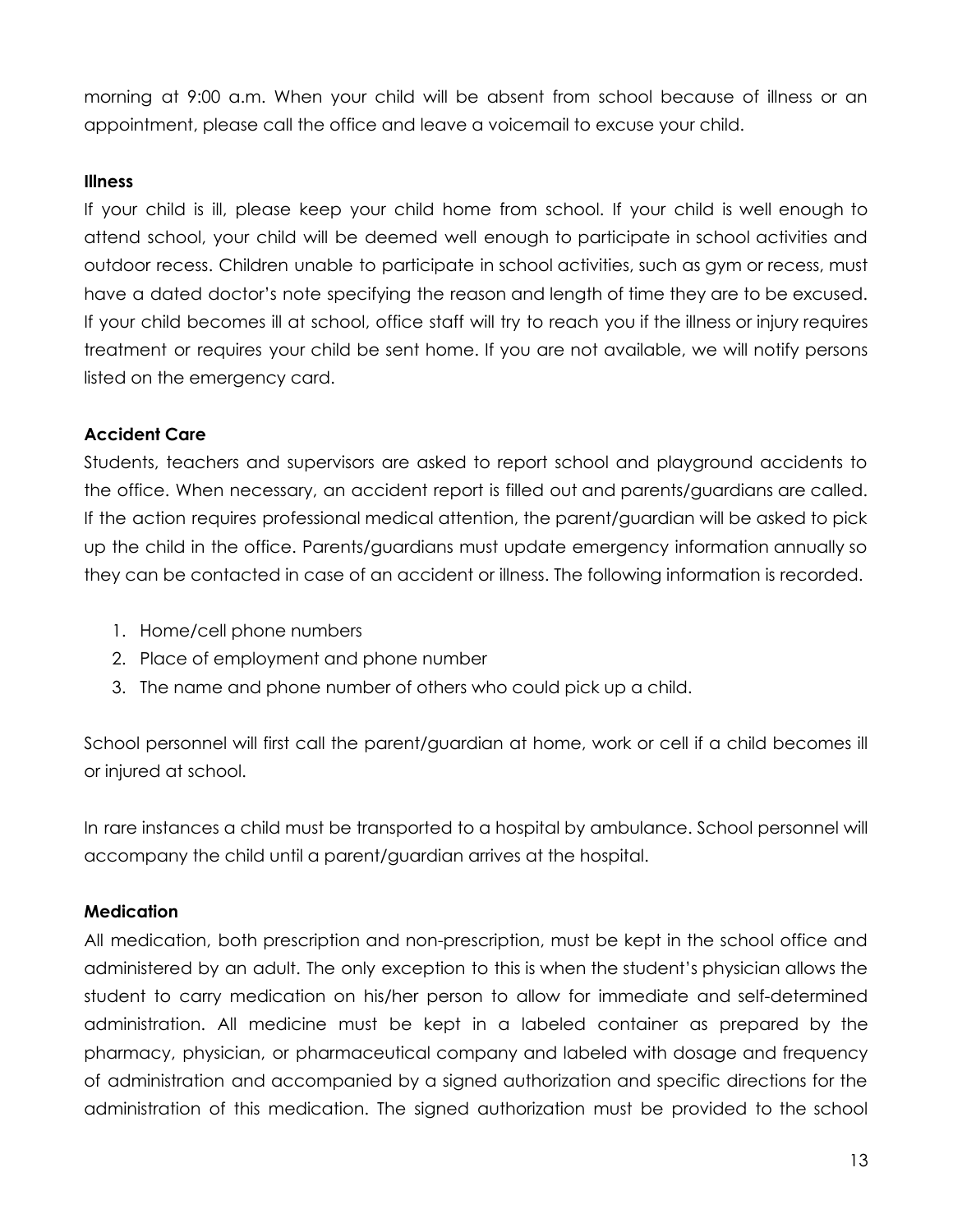using the form included on the last page of this handbook and on our schools' websites. More specific information on medication is available in school board policy 5141.4.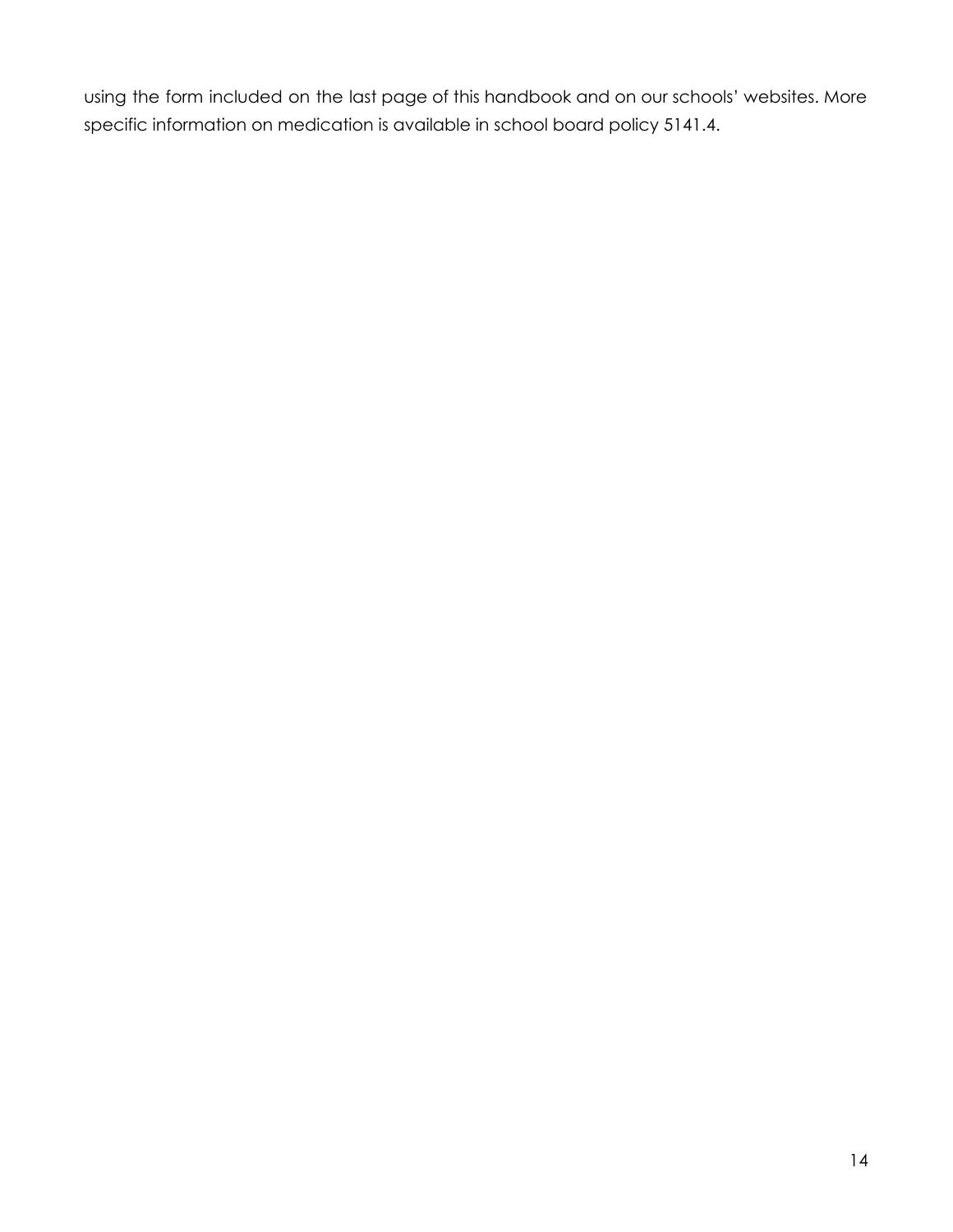# **Infectious Diseases**

The following is a chart of the most common infectious diseases. Any child who has one of these diseases should stay home until the communicable stage has passed. This will help prevent the spread of the disease. Parents/Guardians should ask their doctor for information regarding the communicable period of other contagious diseases not listed below.

| <b>Disease</b>                                        | <b>Incubation Period</b>                             | <b>Communicable Period</b>                                                               |
|-------------------------------------------------------|------------------------------------------------------|------------------------------------------------------------------------------------------|
| Chicken Pox                                           | 10-21 days, average 14-16 days                       | 5 days before rash to 5 days after rash<br>starts                                        |
| COVID-19                                              | See COVID handbook                                   | See COVID handbook                                                                       |
| Influenza                                             | 24-72 hours                                          | 1 day before onset of symptoms to<br>about 7 days from the first symptoms in<br>children |
| Measles<br>(Rubeola-Red<br>Measles)                   | 8-13 days, average 10 days                           | 4 days before rash and for up to 4 days<br>after                                         |
| Measles<br>German<br>(Rubella)                        | 14-21 days, average 16-18 days                       | 7 days before and 7 days after rash<br>onset                                             |
| Mumps                                                 | 2 to 3 weeks, average 18 days                        | Most contagious 48 hours<br>before<br>swelling and 5-9 days after                        |
| <b>Scarlet Fever</b>                                  | $2-5$ days                                           | Variable                                                                                 |
| <b>Strep Throat</b><br>(Streptococcal sore<br>throat) | 1-7 days, average 2-4 days                           | Variable.<br>If not treated<br>can<br>be<br>contagious for weeks                         |
| Impetigo                                              | $4-10$ days                                          | As long as pus filled lesions continue to<br>drain                                       |
| Scabies                                               | Several days or weeks before itching  <br>is noticed | Until mites and eggs are destroyed by<br>chemical treatment                              |
| Pink Eye                                              | 27-72 hours                                          | Until under medical care and drainage<br>from eye has cleared                            |
| Lice (Pediculosis)                                    | 6-10 days                                            | Until eggs and lice in hair, clothing and<br>bedding have been destroyed                 |
| <b>Fifth Disease</b>                                  | 4-20 days                                            | Usually 3-5 days before rash                                                             |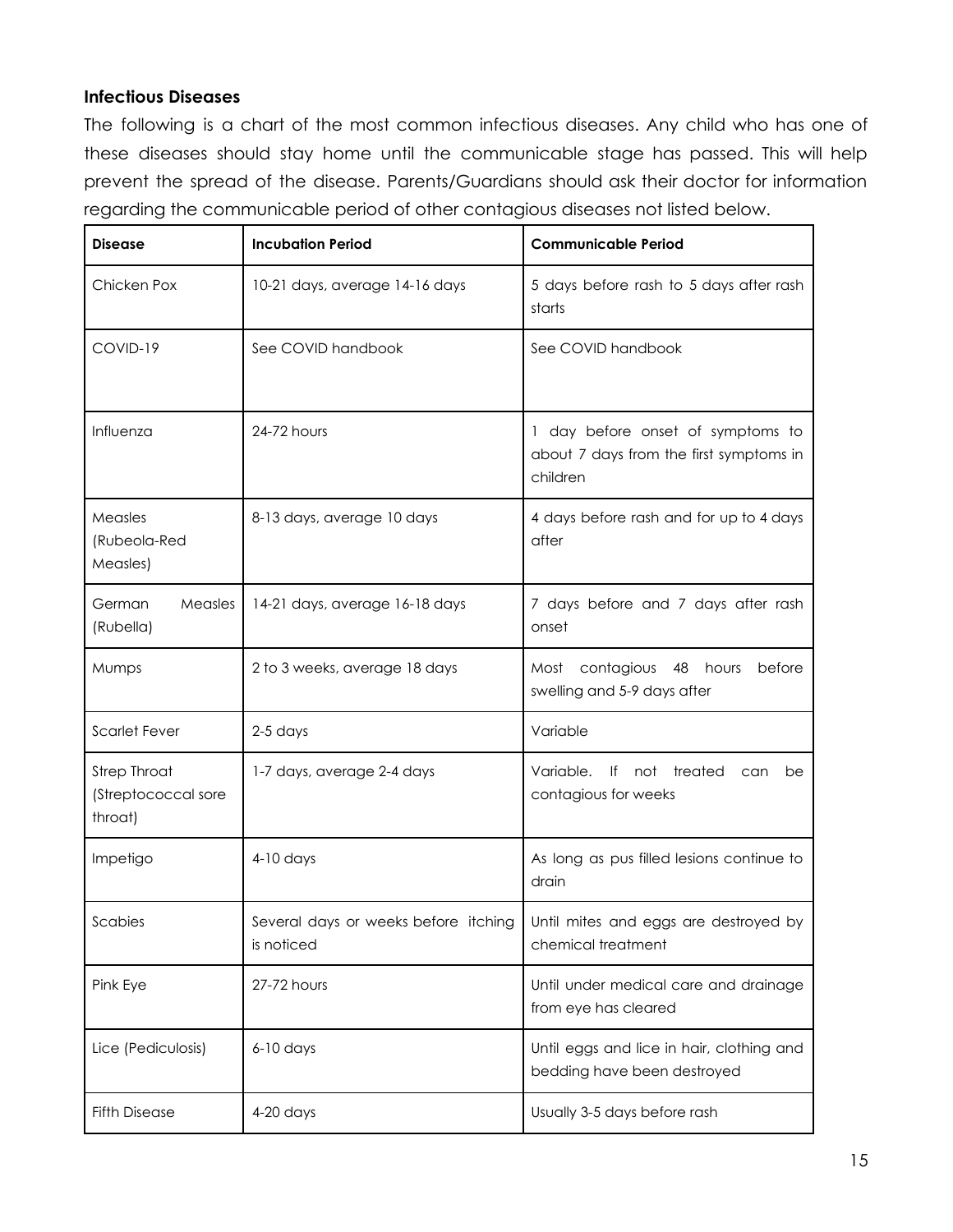# **POLICIES AND EXPECTATIONS FOR STUDENT BEHAVIOR**

#### **Introduction**

The district strives to provide a system that will support students' efforts to manage their own behavior and promote academic achievement. Our positive behavior support systems promote pro-social behavior and respectful, productive learning environments through a proactive, skill-building instructional approach to behavior. This section deals with specific behavioral expectations that parents/guardians are encouraged to review with their student(s) to assure the most positive educational atmosphere in each elementary school. The Board of Education and staff of Okemos Public Schools completely support the vast majority of parents/guardians who value a learning environment that is built upon positive behavior and citizenship from all students.

#### **Behavior Expectations**

In our elementary schools, students are expected to be:

- 1. Respectful
- 2. Responsible
- 3. Safe

Direct instruction is provided by the teacher so that all students can state the behavioral expectations as well as perform the expected behaviors in all settings of the school (ex. classrooms, playground, hallways, lunchroom, library, etc.) In addition, each teacher establishes classroom rules and systems that acknowledge positive behavior and promote a "class community." Our staff makes every attempt to be proactive and child-centered, while supporting each student in developing behaviors that are appropriate for the school setting. Behavioral support and/or disciplinary action may be taken when students do not comply with school behavior expectations. Examples of misbehavior include but are not limited to:

- Defiance/non-compliance
- Disrespect
- Disruption
- Inappropriate language
- Lying/Cheating
- Physical contact/Physical aggression/Fighting
- Property Misuse
- Theft
- Technology Violation
- Vandalism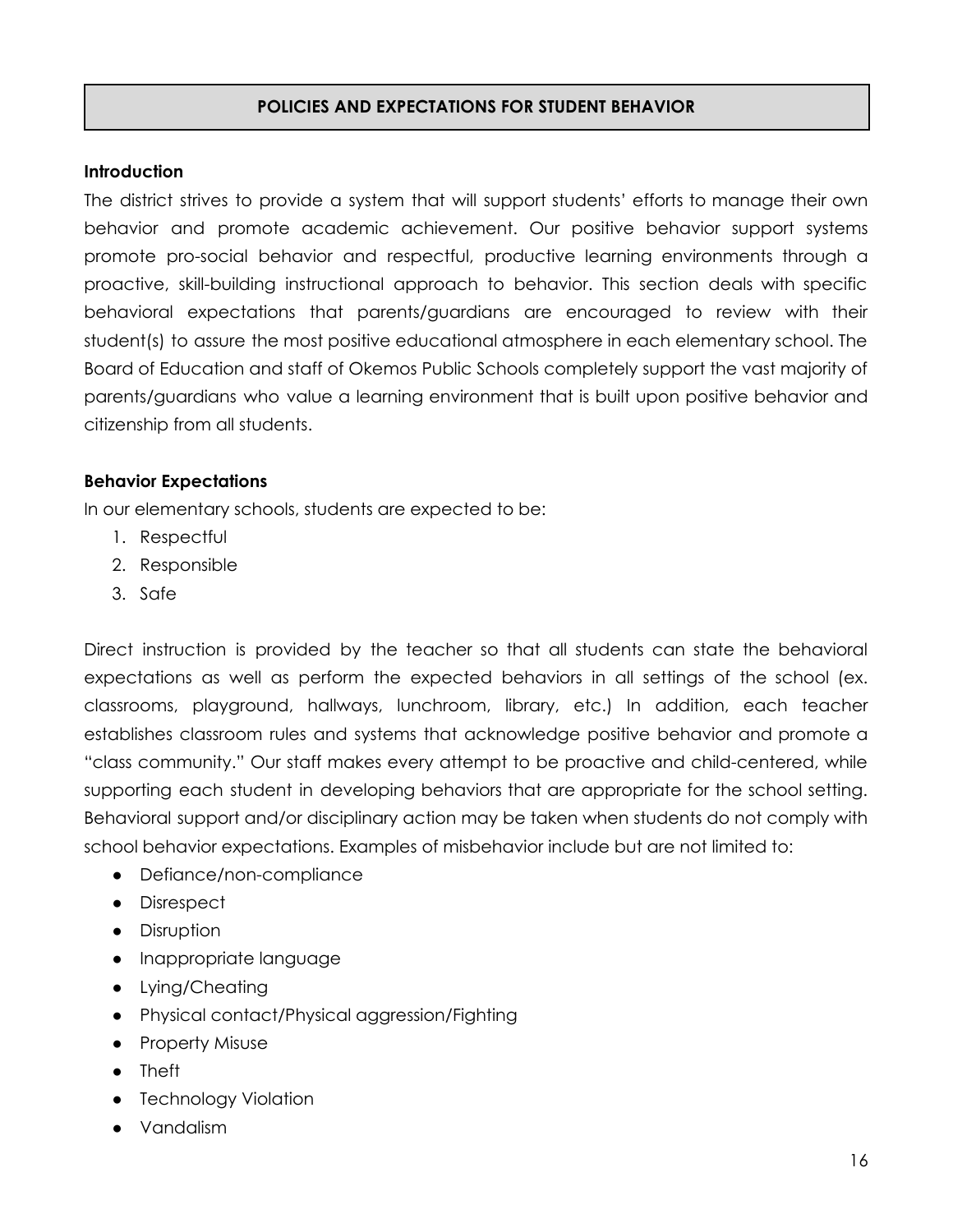In general, behavioral incidents will be handled by the administrator or teachers through conferences with students, ongoing parent/guardian communication, and positive behavioral intervention and support. When appropriate, this may include disciplinary actions. The Board of Education has adopted specific policies to deal with serious misbehavior.

#### **Serious Behavior Infractions**

The following are types of serious behavior infractions that most likely will result in formal disciplinary action for an elementary student:

- 1. Abusive, offensive and threatening language; harassment/humiliation of others; and bullying, including cyberbullying, are prohibited. Bullying shall be defined as any written, verbal, or physical act, or any electronic communication, including cyberbullying, that is intended or that a reasonable person would know is likely to harm one or more students either directly or indirectly. This includes "relational" bullying, defined as persuading others to reject another student (Policy 5143). Bullying can also be perceived as harassment and intimidation.
- 2. Physical aggression, fighting and other unsafe activities are forbidden. Repeated occurrences may result in loss of privileges or suspension.
- 3. Major damage to property.
- 4. Severe disruption to the educational environment or severe insubordination.
- 5. Violation of the district's policies and regulations overseeing the use of computer equipment and computer networks. (See Board Policies 6300: District Network Resources and Internet Safety; 6301: District Video Network, and 6302: District Web Server and Web Page Development. Infractions that Require Permanent Expulsion
- 6. Weapon-Free Schools. The possession and/or use of dangerous weapons. (See Board Policy 5146: Weapon-Free School Zone and MCL 380.1311, 380.1313). Michigan law requires the Board of Education to permanently expel a student who possesses a dangerous weapon in a weapon free school zone, which includes school property, and/or any vehicle used by a school to transport students to and from school property. School officials will immediately contact the student's parent/legal guardian and local law enforcement officials in the event a student is found in possession of a dangerous weapon or an object which may be used to cause harm to others.
- 7. The Michigan Revised School Code also requires school districts to permanently expel students from all Michigan public schools who commit Criminal Sexual Conduct at school as defined by Michigan law (See Board Policy 5116.2: Sexual Harassment and MCL 750.520 bg) and Arson (MCL 380.1311), which is defined as intentionally setting fire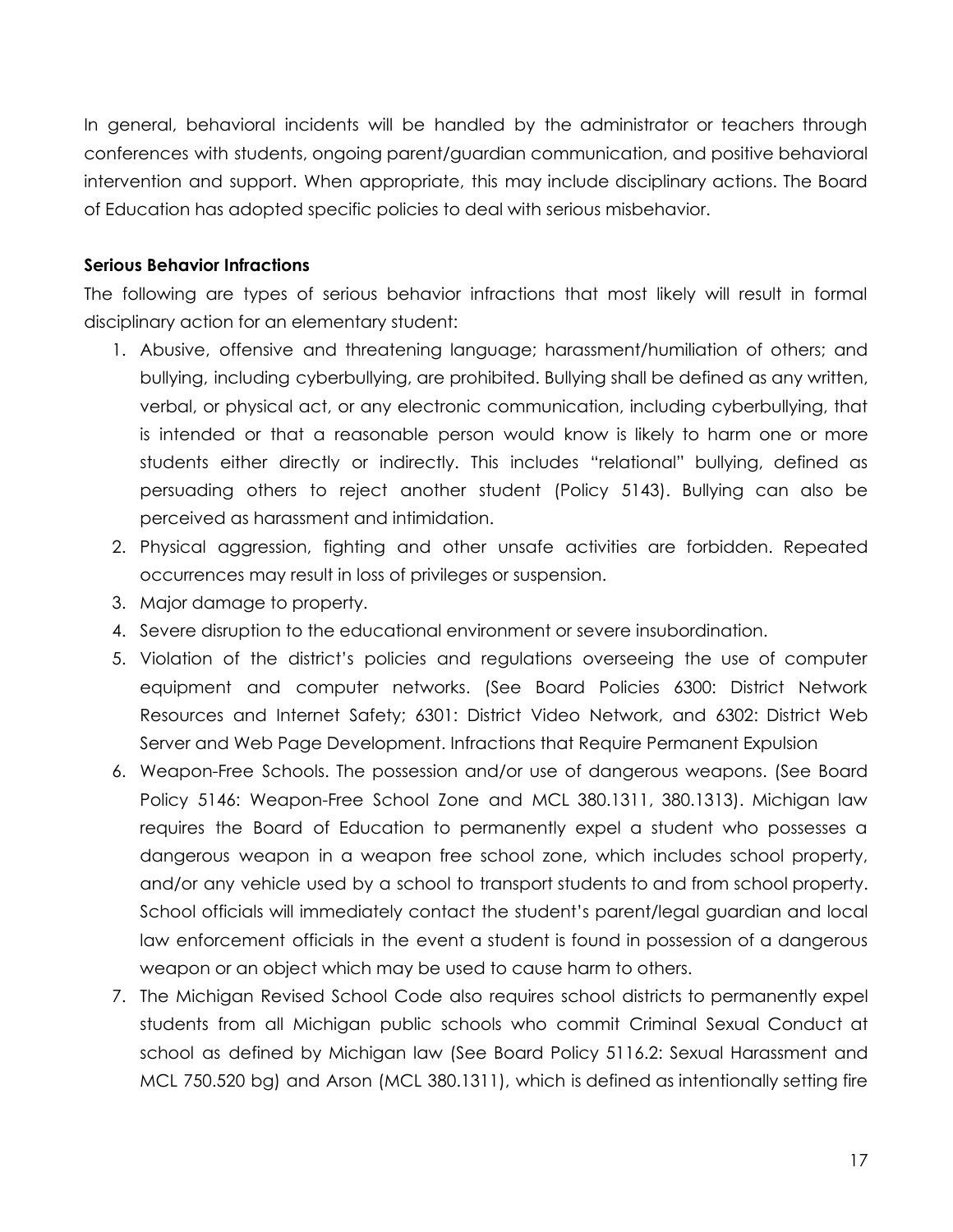or attempting to set a fire or doing any act that results in the starting of a fire, or aiding, counseling, inducing, persuading, or procuring another to do such an act.

8. Administrators will contact law enforcement any time a student engages in suspected illegal conduct that jeopardizes the health or safety of other students at school or a school related activity or en route to or from school. Administrators will notify law enforcement when required by the Statewide School Safety Information Policy and to make all other reports and provide all other notifications required by the School Safety Information Policy or any state or federal law. In addition, administrators will refer a student who is expelled for (1) possession of a dangerous weapon; (2) arson; (3) criminal sexual conduct; or (4) physically assaulting an employee, volunteer, or contractor to the county department of social services or the county community mental health agency and to notify the student's parent/guardian (or the student if the student is at least age 18 or is an emancipated minor) of the referral within 3 calendar days of the expulsion.

#### **Disciplinary Action**

When self-discipline fails, disciplinary action by staff may be used to address student behavior. The administrator and teaching staff utilize progressive discipline, meaning that a continuum of consequences deemed appropriate for the level/frequency of misbehavior is employed, such as loss of privilege, time out of class, time in office, restitution/apology, conference with student, parent/guardian contact, in-school suspension, out of school suspension, etc. In an attempt to change behavior, removing student privileges prior to more significant disciplinary actions may be used. These privileges may include but are not limited to loss of: recess, after-school activities, in-house activities, field trips, and bus transportation. Increasing levels of disciplinary action will be used for continued or persistent misbehavior.

The administration, in its discretion, may also employ mediation, conflict resolution or restorative practices involving students, staff, parent/guardians and administrators, in an attempt to acquire a firm commitment for cessation of the inappropriate behavior. Restorative practices will typically be the first consideration to remediate offenses such as interpersonal conflicts, bullying, verbal and physical conflicts, theft, damage to property, class disruption, harassment, and cyberbullying. In some cases, Mediation/conflict resolution focuses on building a common understanding of a conflict/situation through face to face dialogue in order to repair relationships and a sense of community.

Three (3) key questions that guide the process are:

1. What happened?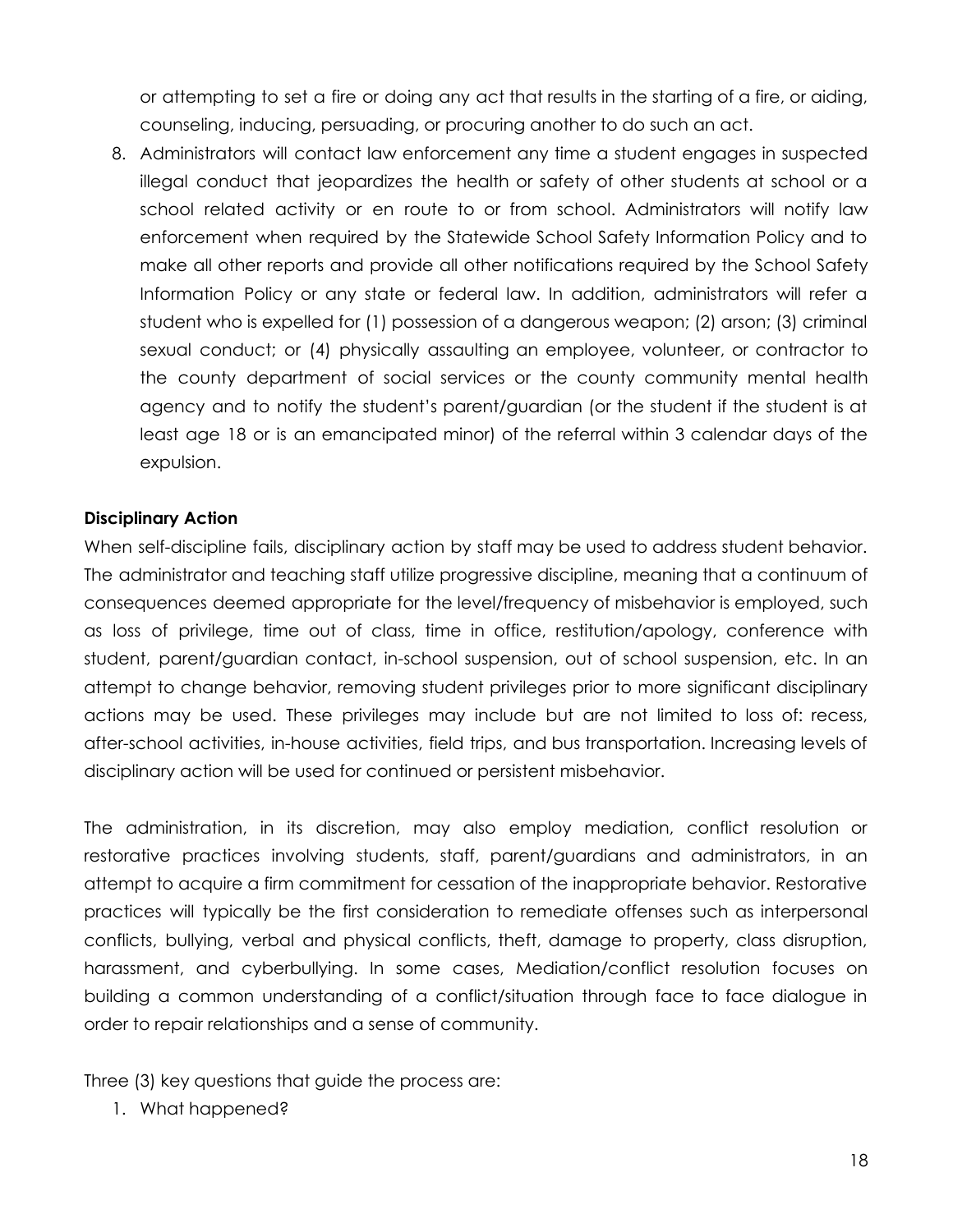- 2. Who was affected and how?
- 3. How do we make things right?

The following procedures will be followed when serious infractions of school rules occur, such as those reviewed in "Serious Behavior Infractions."

- In School Suspension from class but attending school; student spends the time in a detention room/area.
- Short Term Suspension imposed by a building administrator for the remainder of the school day and/or up to one (1) to ten (10) days which may include extra and/or co-curricular activities.
- Long Term Suspension from school attendance imposed by the superintendent or assistant superintendent for eleven (11) to fifty-nine (59) school days, which may include extra and/or co-curricular activities. A suspended student is allowed full make up privileges of homework assignments, worksheets, tests, etc. Students under short and long term suspension are not allowed on any school property, in a school building, or admitted to any school function.

**Factors to Consider Before Suspending a Student**: Pursuant to state law, a teacher, an administrator, or the Board of Education, as appropriate, will consider the following factors before suspending a student from a class, subject, activity, or before suspending a student from school.

- The student's age;
- The student's disciplinary history;
- Whether the student has a disability;
- The seriousness of the behavior;
- Whether the behavior posed a safety risk;
- Whether restorative practices are a better option; and
- Whether lesser interventions would address the behavior.

Discipline involving students with disabilities will be applied in a manner consistent with applicable student discipline procedures as well as federal and state laws.

More detailed information regarding the district's Code of Conduct and Disciplinary Regulations is available in school board policy 5144.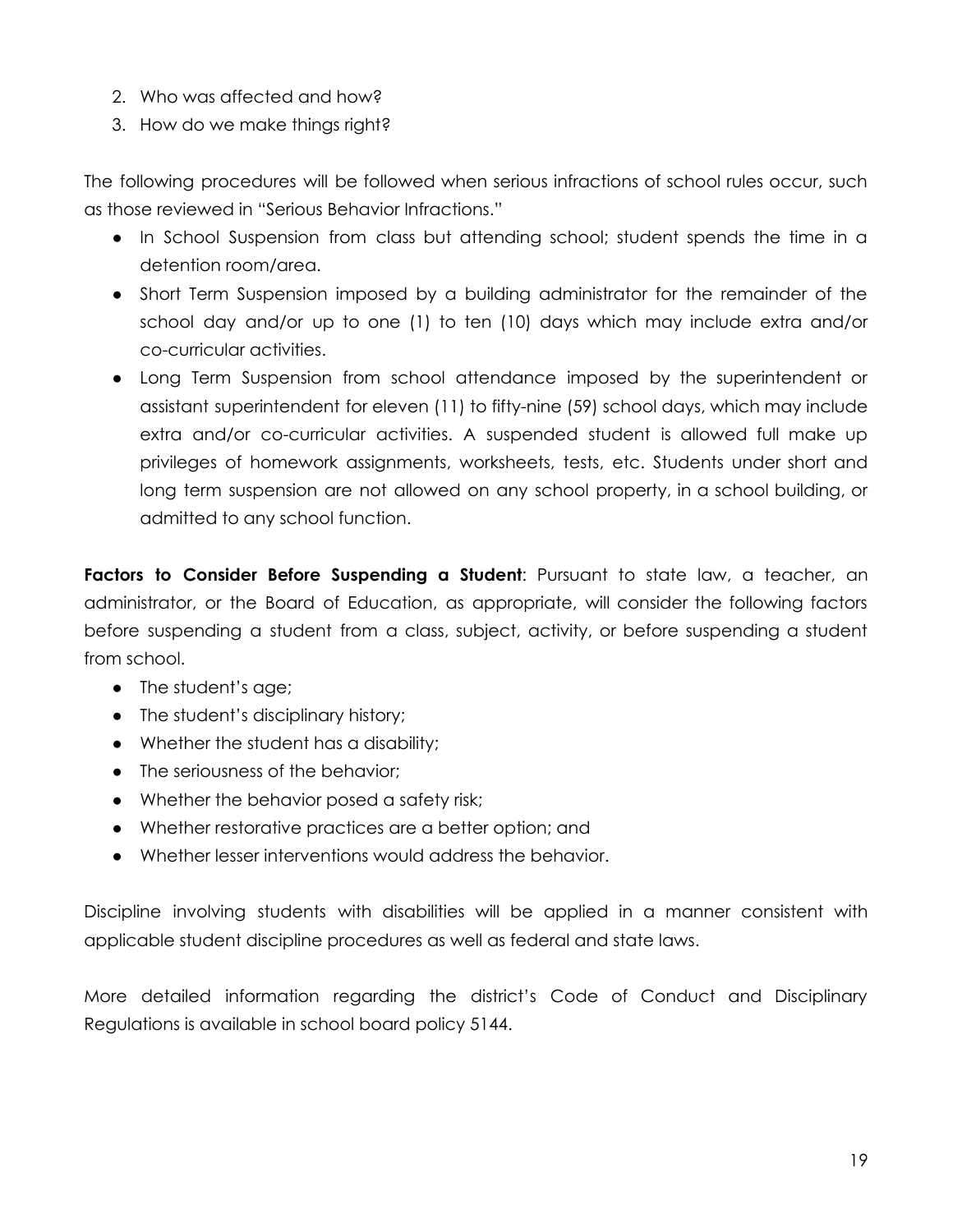# **Parent/Guardian Appeals for Suspension**

Based on the present status of school law, principals have the authority to temporarily separate or suspend a student from school. In such actions, these are the guidelines:

- A student shall be fully informed of the infraction, including the rationale for the action and condition of the suspension. A student has the right to respond to the allegations.
- The parents/guardians shall be notified by telephone or personal contact if a student is to be suspended from school.
- The personal contact to parents/guardians will be followed by a written communication stating the infraction, reasons and conditions of the suspension. A copy of the written communication shall also be placed in the student's file.

#### **Appeal Procedures for Short Term Suspensions of 3-10 Days**

We have a review process for suspensions of one to two (1-2) school days. If the parent/guardian is not satisfied with the disciplinary outcome, a conference will be scheduled with the principal or their designee. There is no further appeal process for suspension for less than three (3) days. Short term suspensions of three to ten (3-10) school days may be appealed following the procedures below:

- Level of Review: The principal or designee. A conference shall be scheduled with parent/guardian within two (2) school days of the request for appeal. Decisions will be rendered within two (2) school days of the conference. The principal or designee may uphold the suspension, establish an alternate suspension of lesser severity, or reverse the suspension in its entirety. The decision of the principal or designee shall be considered final
- During a suspension appeal, the suspension or that portion of the suspension remaining shall be held in abeyance until the appeal is completed. In unusual cases, where in the opinion of the principal or designee, the student or school personnel's safety, or school property would be endangered by returning the suspended student during the appeal, the principal may prohibit the student's return.

#### **Appeal Procedures for Long Term Suspension**

Long term suspensions of eleven to fifty-nine (11-59) school days may be appealed (see Board Policy 5144). A written report of the suspension will be given to the parent/guardian. The report shall also include the student's appeal rights.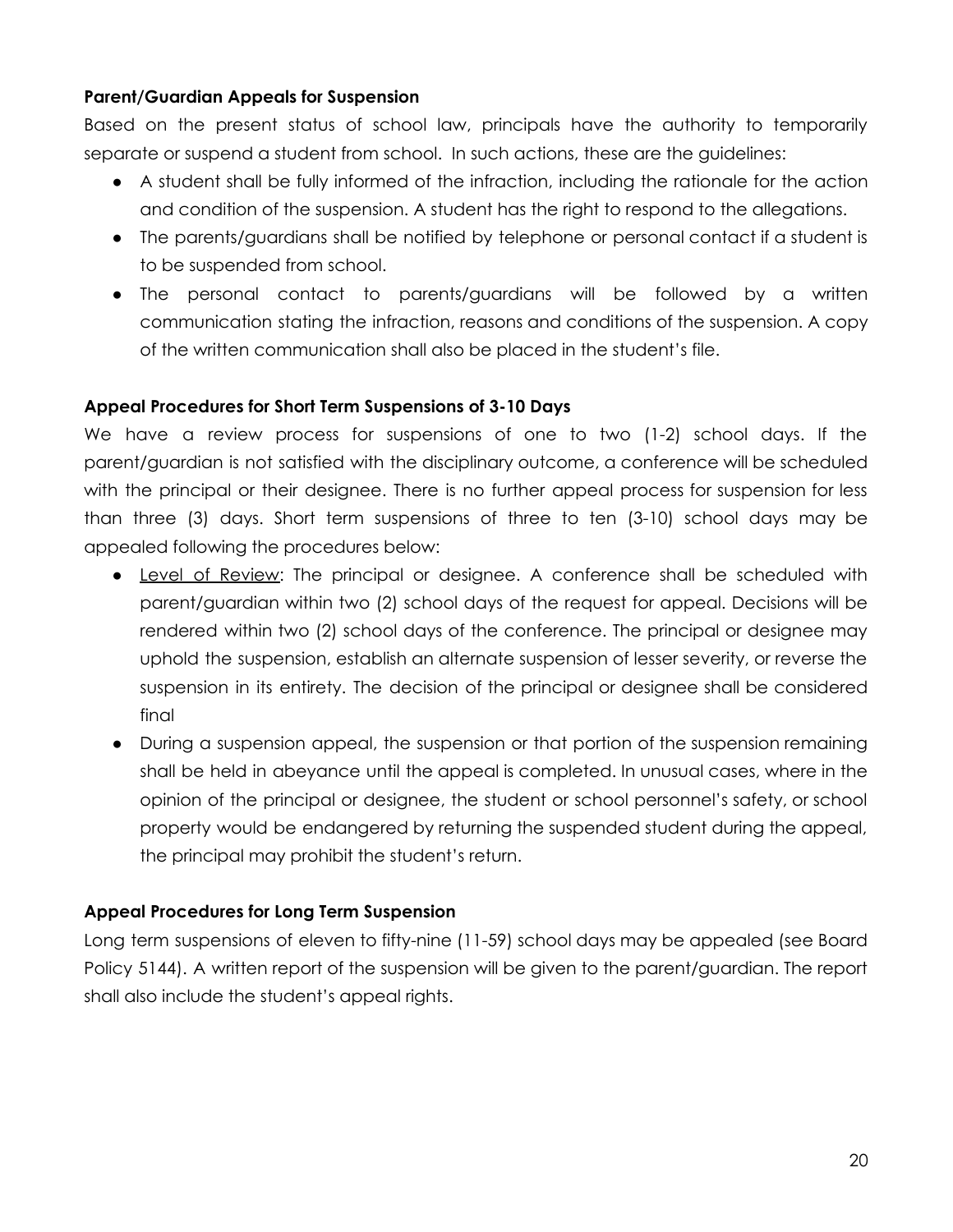# **Expulsion and Expulsion Procedures**

Expulsion is, by definition, the termination of enrollment for an extended period of time in excess of ten (10) consecutive days. A student may be expelled only by action of the Board of Education following recommendation by the building principal or designee.

#### **Permanent Expulsion (State Mandated)**

Termination of enrollment permanently, subject to possible reinstatement as prescribed by the Revised School Code. A student may be permanently expelled only by action of the Board of Education following recommendation by the building principal or designee. This action shall occur only in accordance with these procedures for expulsion (See Board Policy 5144). Matters pertaining to elementary students which will result in a recommendation for permanent expulsion to the Board of Education include arson (intentional setting of fires), criminal sexual conduct, and possession of a dangerous weapon. Reasonable and deliberate decisions will be made cooperatively by the administration and faculty in cases where serious extenuating circumstances exist.

#### **Procedures for Expulsion**

1. Written notice shall be given to the student and parent or guardian of the charges of misconduct and of a hearing before the Board of Education.

2. The principal or designee may suspend a student pending the hearing, in which case the hearing shall be held at the earliest possible time.

3. The Board of Education shall conduct a hearing scheduled with the parent/guardian and school administration. The hearing will be conducted as a special meeting of the Board of Education in accordance with the Open Meetings Act. The parents/guardians may request in writing that the hearing be conducted in a closed session meeting of the Board of Education as permitted by Section 8(b) of the Open Meetings Act. The student and parent or guardian may, at their own expense, be represented by legal counsel and shall have the right to call witnesses.

4. At the hearing, an opportunity for all sides to be heard in detail shall be provided according to the following outline:

- Opening statements by the board, school, and student or representative (usually the parent/guardian)
- Presentation of school's position
- Opportunity for student to ask questions, clarify issues brought forth by school and/or board members
- Presentation of student's position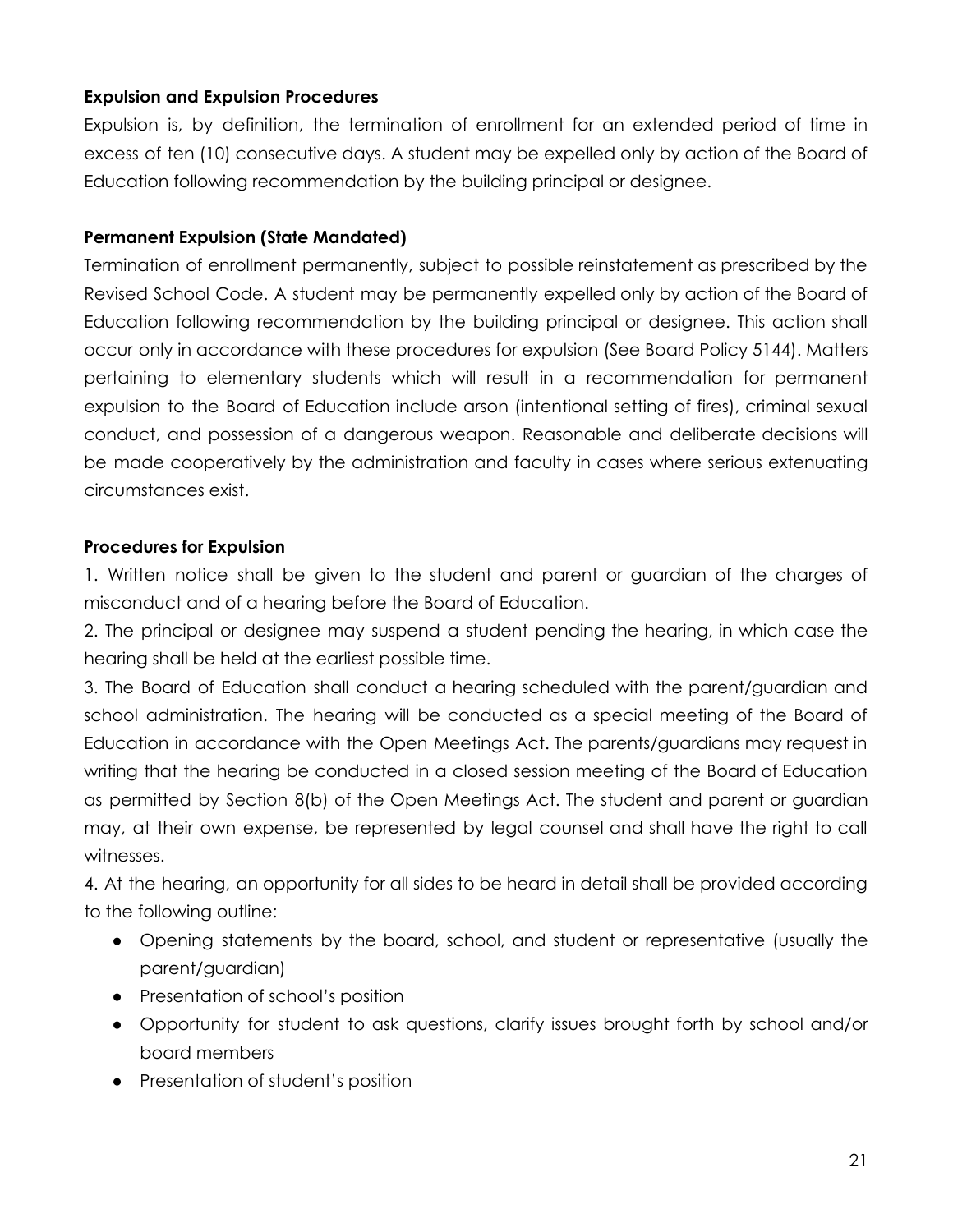- Opportunity for school and/or board members to ask questions, clarify issues brought forth by student
- Final statements by school, student, and board members

The board will deliberate on the evidence and determine the outcome. The board shall make its determination solely upon evidence presented during the hearing. In accordance with the Open Meetings Act, the vote on the Board's decision will take place in open session.

5. The Board of Education shall make a written report to concerned parties within five (5) school days containing the findings and the decision concerning expulsion. (Michigan law does provide for possible reinstatement and enrollment in alternative education programs and strict discipline academies.)

6. A record shall be kept of the Board of Education hearing in accordance with the Open Meetings Act; however, in accordance with Michigan law, student name(s) and student personal representatives will not appear in the official minutes of the meeting.



# **MISCELLANEOUS PROCEDURES/GUIDELINES**

#### **Child Custody**

A child's custody papers and any court restrictions on non-custodial parents must be on file in the school office. Release of a child to a non-custodial parent can only be prohibited when an official court document is on file stating the child may not be released to the non-custodial parent. Non-custodial parents may review report cards, newsletters and information on their child's progress when requested. Custodial parents are encouraged to inform school officials of any concerns or dangerous situations related to their children.

#### **Personal Property/Belongings**

The following are five personal property subjects which students may encounter at one time or another.

1. School materials – Required textbooks and related learning materials are supplied free of charge. However, students are responsible for reasonable care and safe-keeping of all materials. Students and parents/guardians must pay for items that are lost or damaged during the school year.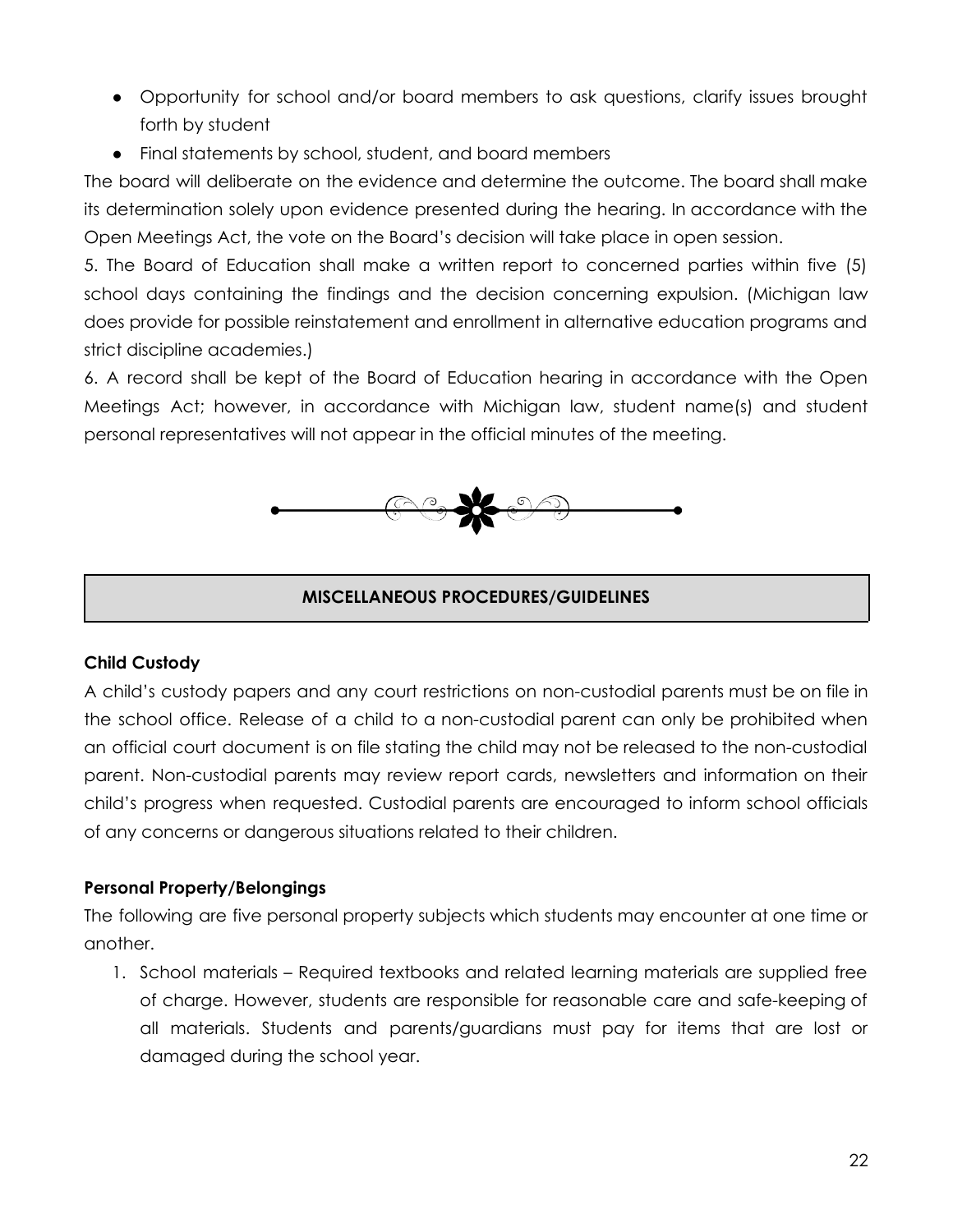- 2. Clothing All student outerwear such as coats, hats, boots and gloves should be labeled. Each elementary school has a location for unclaimed items that can be checked by students or parents/guardians when items are lost.
- 3. Pets Pets are not allowed at school without permission from the classroom teacher/administrator. Pets allowed in school should be confined in an appropriate cage or container or be leashed.
- 4. Money Parents/Guardians should not allow students to carry more money than needed for lunch.

#### **Electronic Equipment**

Out of respect for our instructional day, communication-enabled watches/devices must be turned off and not used during the school day. Cell phones must remain "off" and stored (in locker/backpack) during school hours. Personal gaming devices, music players, etc. are not permitted at school unless approved in advance by the teacher/administrator for a specific purpose. The district is not responsible for lost or stolen cell phones or electronics. Also, laser pointers are not permitted on school property.

#### **Personal Learning Devices**

The district-provided Personal Learning Devices are a critical component of the classroom instruction. Use of the devices both in school and at home will be based on teacher discretion. In the event of damage to the device not covered by the warranty, the student and parent/legal guardian may be billed for the damages. The administration has the authority to waive or modify charges if the cause of damage is judged to be beyond the student's control. This equipment is, and all times remains, the Property of OPS and is herewith lent to the student for educational purposes only for the academic school year. Inappropriate use of the device may result in the student losing their right to use the device and may lead to disciplinary action.

#### **Getting to and from School Safely**

Heavy traffic in school areas creates a need for school walkers to carefully observe safety rules. When parents/guardians opt to drop off or pick up children by car, they must obey the designated carline procedures to ensure the safety of our children.

#### **Eating at School**

School lunch rules are necessary to maintain order while many students are in the cafeteria. Adult supervisors are present during this period. Students who abuse the guidelines below are subject to losing their lunchroom privileges.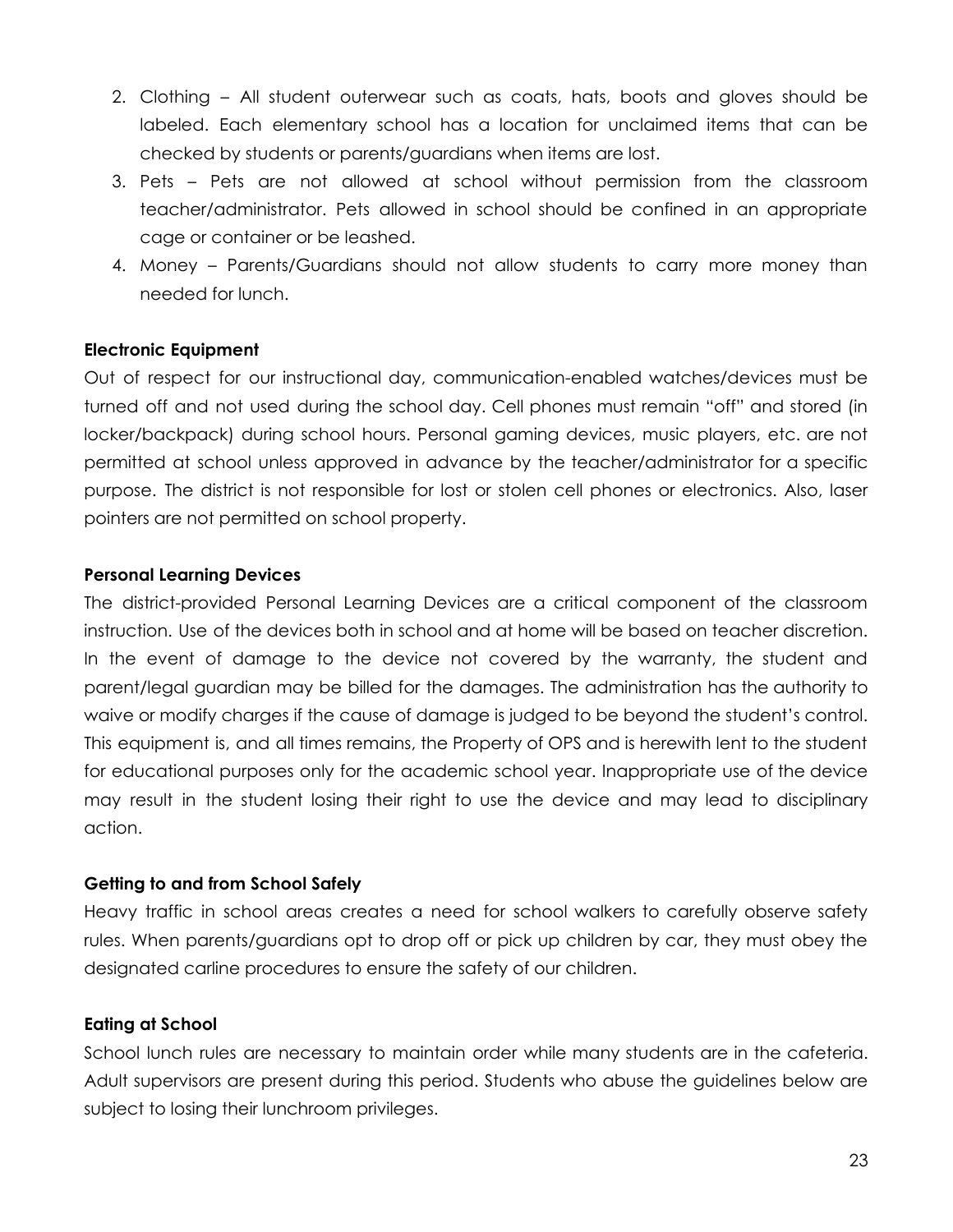- Students should listen to and show respect for the lunchroom supervisors.
- Students should use an indoor voice and use good table manners.
- Students should remain seated until finished eating.
- All garbage should be disposed of in proper containers.
- No food is to be taken or eaten outside the cafeteria.
- Parents/Guardians are always welcome to join their children for lunch but must check in at the office when visiting.

# **Playground**

These are the guidelines for safe and friendly playground activities during recess and lunch hours:

- Be respectful.
- Play in assigned areas only.
- Use playground equipment properly. For example, swings and slides are to be used by only one person at a time and in a sitting position. All swinging is to be in the same direction, not side to side. No student is to run or walk up the slide.
- Hard balls, such as baseballs and golf balls, must not be brought to school.
- Throwing of snow or rocks is not allowed. Sliding on the ice is also forbidden.
- No tackle games are allowed.
- Fighting and other roughhouse activities are forbidden.
- Enter the building quietly at the end of each recess or playground period.

#### **Bus Riding**

The conduct of a student while riding to and from school should be an extension of good classroom behavior. Misbehavior at a bus stop or on the bus is reported to the student's principal and handled as a disciplinary incident. Riding the bus is a privilege for students and can be revoked if repeated violations of the following rules occur:

- 1. On the bus students are expected to be courteous and respectful to the bus driver.
- 2. Students are to remain seated while a bus is moving.
- 3. The aisle must be clear at all times.
- 4. Students are to keep heads, limbs, and hands inside the bus at all times.
- 5. Students are expected to conduct themselves in a quiet, orderly manner.
- 6. Only "bus" students may ride the buses. A student may not travel by school bus or walk to the home of another student unless both students have written parental/guardian permission, co-signed by the principal or designee. Such plans must be made in advance. Also, office personnel cannot write permission notes for children.
- 7. Students may not eat on the school bus.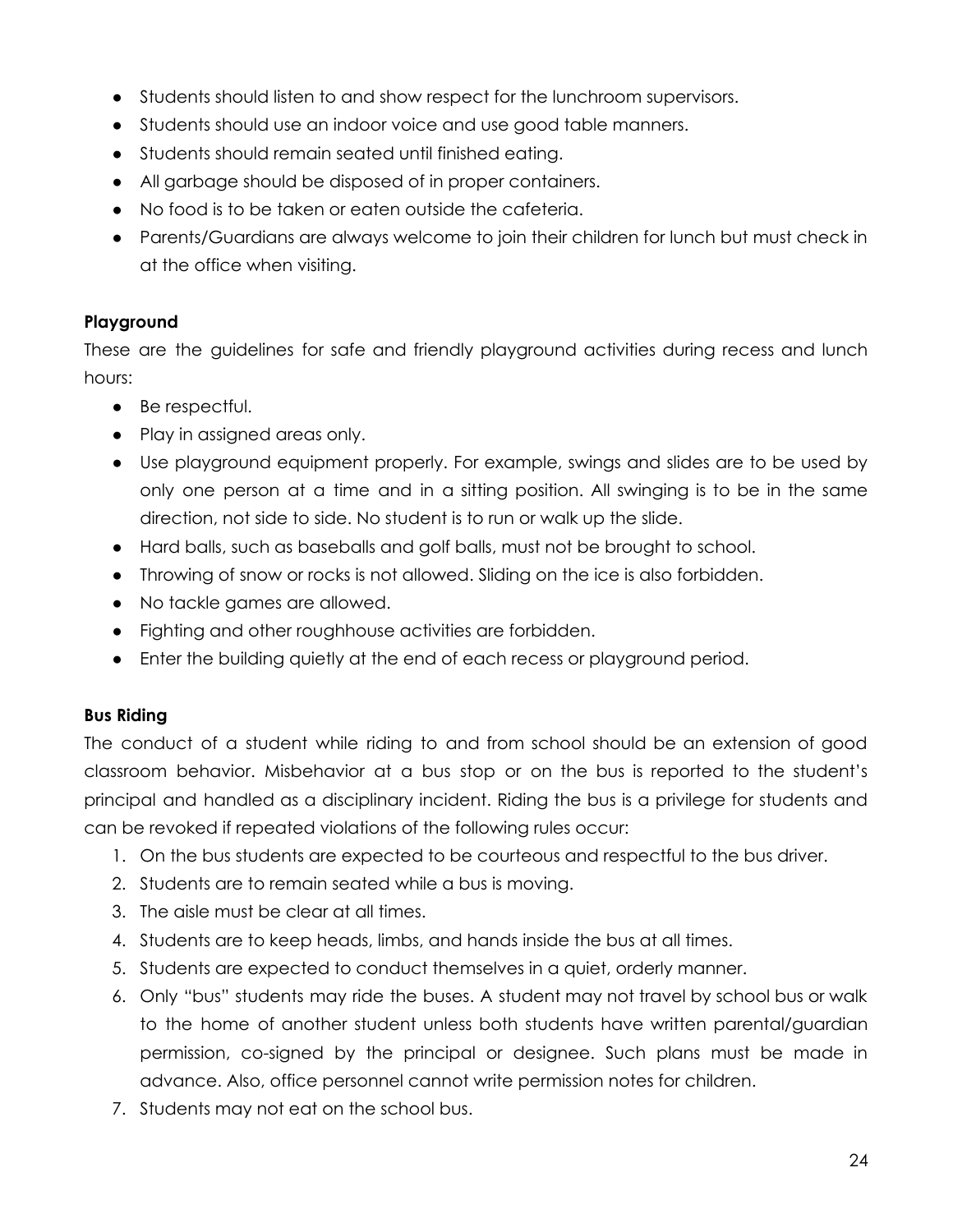The following general rules contribute to the safety of all school bus passengers:

- 1. All bus riders must register with the driver the first day. Students may not switch buses.
- 2. Students are expected to arrive at the bus stop 5 minutes before the scheduled pick up time.
- 3. Students are urged to be alert to traffic when boarding or leaving the bus.
- 4. Transportation by parents/guardians is not advised. However, parents/guardians who drive to school should park in designated parking areas. Do not for any reason block fire or bus lanes.
- 5. Kindergarten and first grade students should wear identification for the first two weeks of school stating the child's name, address, telephone number and bus number.

# **Bikes, Scooters, Roller Blades, and Skateboards**

Because safety is the most important consideration for transportation to and from school, each school's location determines whether bikes, roller blades, scooters and/or skateboards are allowed. If your child's school permits these, parental/guardian permission is required. The school is not responsible for loss or damage to bikes, roller skates, roller blades, or skateboards. If permitted at your child's school, the following rules apply:

- 1. Children must follow safe practices.
- 2. Children must wear helmets and other protective equipment.
- 3. Bikes must be locked in bike racks with their own locks.
- 4. Bikes, roller blades, and skateboards must be left in the storage area during the school day.
- 5. Roller blades may not be worn inside buildings.
- 6. Children must stay clear of bus areas and parking lots unless accompanied by an adult.
- 7. Children must take their equipment home each night.
- 8. Privileges may be revoked if rules are broken.

#### **Distribution or Sale of Material on School Property**

No materials are to be sold on school grounds without the approval of the school administrator. Selling of items is usually limited to school sponsored groups or activities.

#### **Smoke-free**

All buildings and grounds of the Okemos Public Schools are designated as smoke-free by the Board of Education.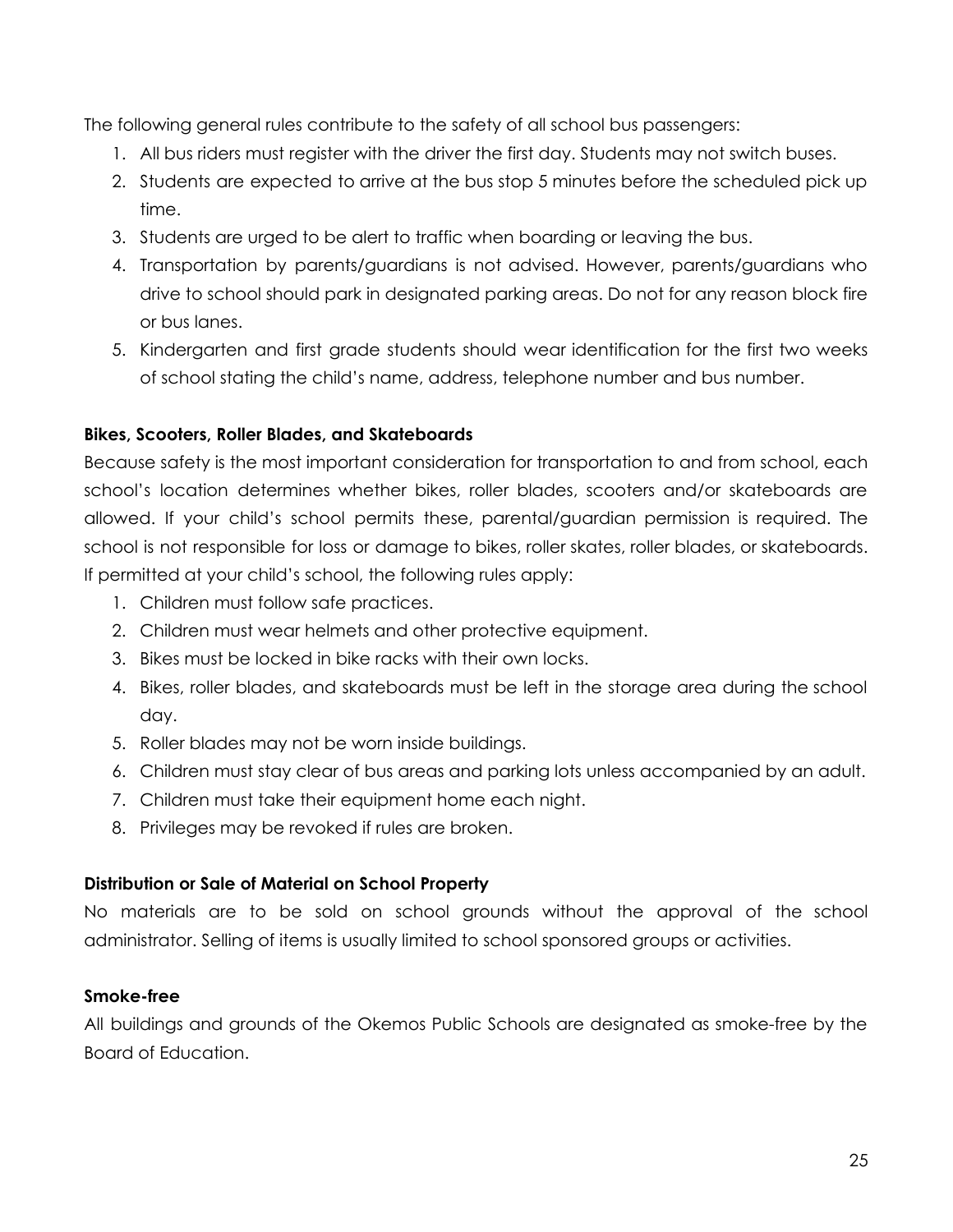#### **Special Education Services and Guidelines**

Okemos Public Schools provides a full continuum of programming for special education students ages 3 through 26. We also provide services for children ages 0 through 3 through the Early On program provided at the Ingham Intermediate School District. We service over 400 students each year in our various special education programs.

The special education staff includes resource teachers who service all buildings, speech pathologists, social workers, school psychologists and special education programs for early childhood, behavior and learning. All of these programs operate under state and federal guidelines for special education.

If any parent/guardian has a question regarding special education or suspects their child has a disability, please call the special education office at 706-4829, any building administrator, or go to the Okemos website and click on Special Education.

#### **Protective Service Referrals**

If school personnel suspect that a child is being abused or neglected, they are required by law to make a referral to protective services.

#### **Bad Weather or Emergency Closing**

The Okemos Public Schools is prepared to use one of four plans.

- 1. The complete closing of schools for the day.
- 2. Keeping schools open without bus transportation.
- 3. A delay in the running of busses and the opening of schools.
- 4. Early or late dismissal.

The selected plan will be called into area radio and television stations. A message from the Superintendent will also be sent to parents/guardians through a recorded phone message and posted on the district website.

#### **Early Release**

The required professional development time for our teachers has been restructured into two-hour blocks. This restructuring time will allow our teachers to meet in "professional learning communities" to focus on improving teaching quality contributing to student learning. Lunch will be offered on early release days as will transportation.

The dates for 2021-22 are: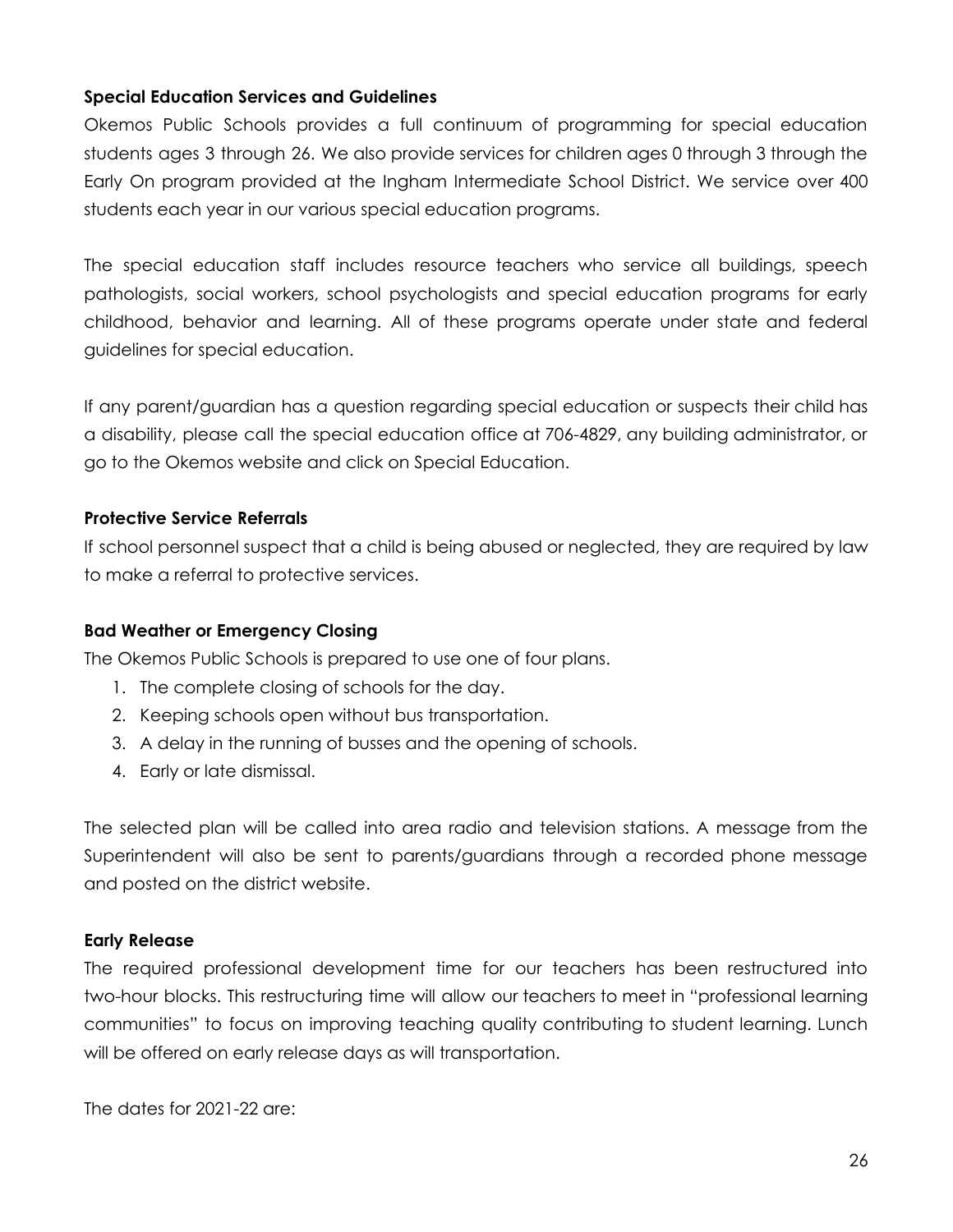September 15, October 20, November 17, December 8, January 26, February 16, March 16, April 20, May 18

The School Start and End Times for early release are: Grades K-4 8:50 AM – 1:50 PM Grades 5-6 8:45 AM – 1:35 PM Grades 7-8 8:00 AM – 12:50 PM Grades 9-12 7:45 AM – 12:35 PM

#### **Teacher Professional Development**

The Board of Education grants elementary teachers time each school year to evaluate current programs, improve instructional techniques and complete record keeping. All of these activities enhance the daily programs and services provided to students. Parents/Guardians will be notified of such inservice periods well in advance through school newsletters. Lunches are canceled and bus transportation schedules are adjusted on half days. Many of the school district's improvements have been planned or introduced through in-service programs.

#### **Non-Discrimination Policy**

The Okemos Public Schools and the State Board of Education comply with all Federal laws and regulations prohibiting discrimination and with all requirements and regulations of the United States Department of Education. It is the policy of these governmental agencies that no person on the basis of race, gender, sexual orientation, height, weight, color, religion, political affiliation, national origin or ancestry, age, sex, marital status, veteran status or disability (handicap) shall be discriminated against, excluded from participation in, denied the benefits of or otherwise be subjected to discrimination in any programs or activity for which it is responsible or for which it receives financial assistance from the United States Department of Education.

If any person believes that the Okemos Public Schools, or any part of the school organization, has inadequately applied the principles and/or regulations of Title VI (prohibits discrimination based on race), Title IX (prohibits discrimination based on sex), or Section 504 (prohibits discrimination based on handicap), your child may bring forward a complaint to the Local Title IX and/or Section 504 Coordinator at the following addresses:

Title IX Coordinator: Mr. Stephen Keskes Okemos Public Schools 4406 N. Okemos Road Okemos, MI 48864 Phone 517-706-5006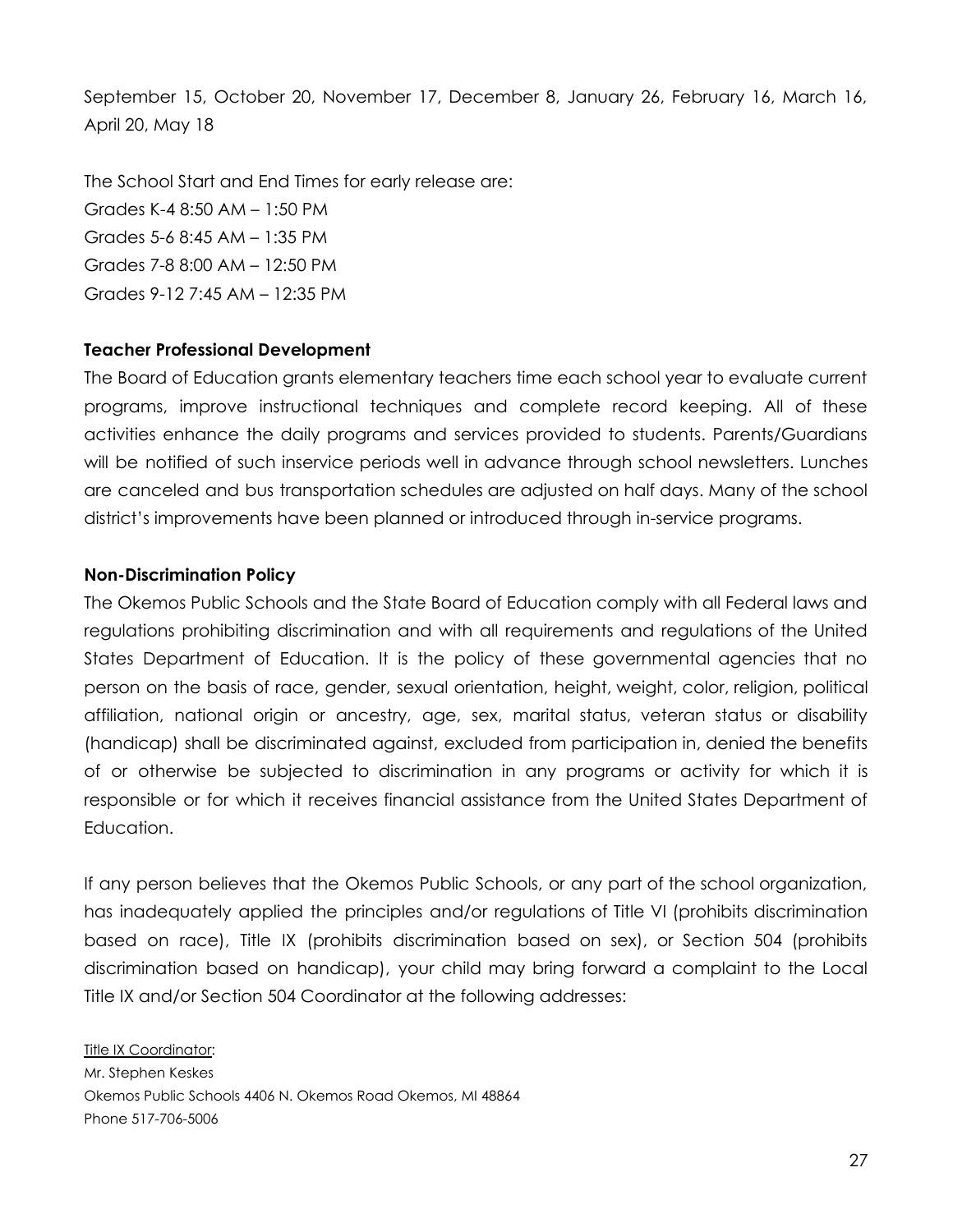504 Coordinator: Mrs. Heather Pricco Kinawa 5/6 School 1900 Kinawa Dr. Okemos, MI 48864 Phone 517-706-4700

**Sexual harassment** is unlawful under both Michigan and Federal laws and is contrary to the commitment of this district to provide an effective learning environment "Sexual Harassment" is defined as

- 1. Unwelcome sexual advances; or
- 2. Unwelcome requests for sexual favors; or
- 3. Intimidating, hostile or offensive verbal, nonverbal or physical conduct of a sexual nature.

The district policy prohibits sexual harassment of students, employees, board members, volunteers, contractors or applicants for employment by students, employees, board members, volunteers or contractors.

Copies of the policy are available from the Office of the Superintendent, 4406 N. Okemos Road, Okemos, Michigan 48864; telephone 517-706-5002

#### **Civil Defense**

Civil Defense is an important phase of today's educational program. Considering the number of children as well as adults in our educational institutions, it has become necessary to set up some uniform procedures to be used as guidelines in case of a disaster.

Through the efforts of principals and their staff, each building has a well-defined plan to cover natural and man-made disasters. Tornado drills, fire drills and "lock down" drills are conducted each year to ensure the safety of pupils.

#### **Student Education Records**

The Family Educational Rights and Privacy Act (FERPA) affords parents and students over eighteen years of age ("eligible students") certain rights with respect to the student's education records. These rights include:

1. Parents and eligible students have the right to inspect and review the student's education records and to have the district respond to reasonable requests for explanations and interpretations of the records.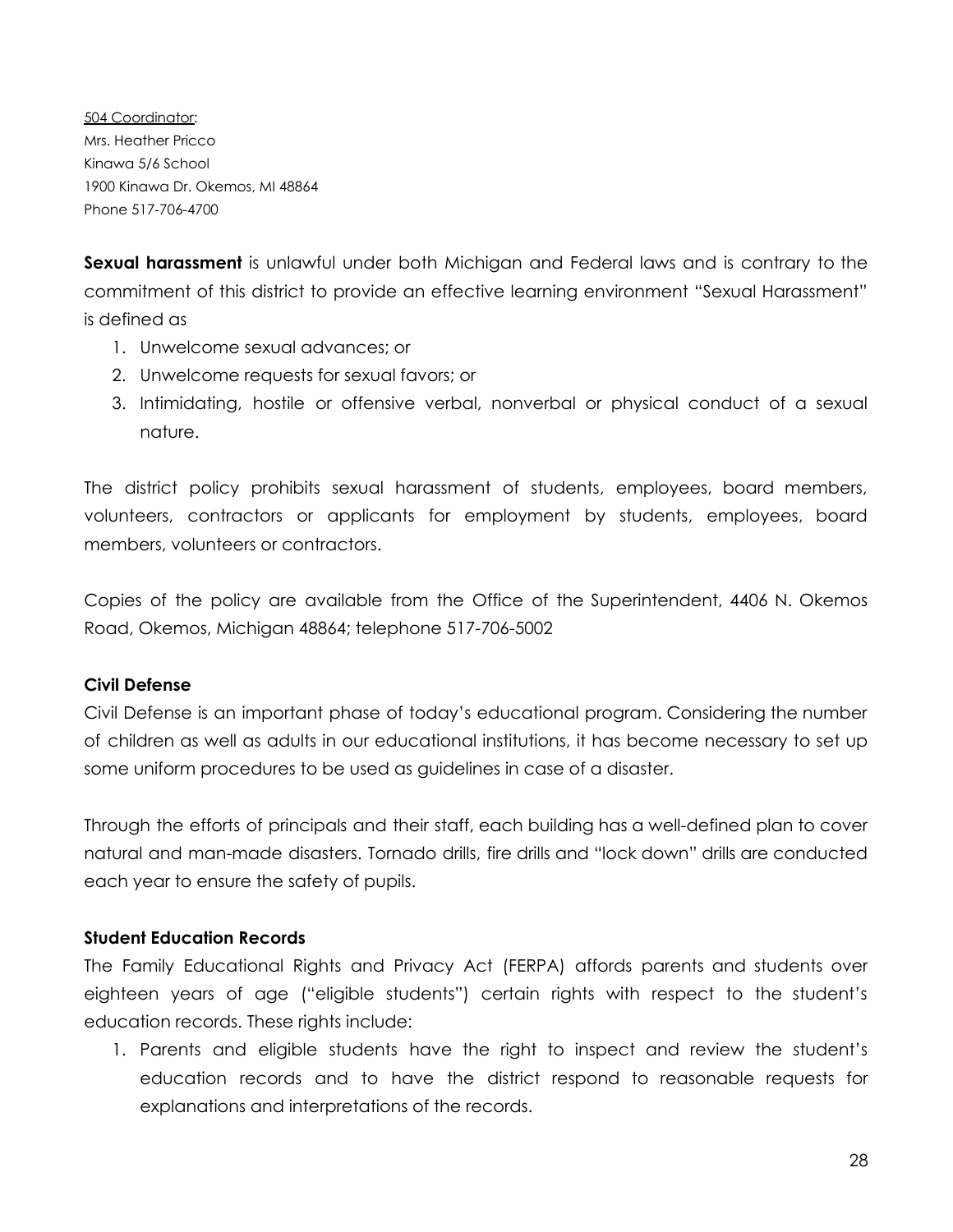- 2. Parents or eligible students should submit to the appropriate administrator a written request that identifies as precisely as possible the record(s) they wish to inspect or review, or receive explanation or interpretation. The building administrator will make the necessary arrangements within 15 school days following receipt of the request. All records must be examined in the school district office during the business day in the presence of the appropriate administrator or designee.
- 3. Parents and eligible students have the right to request the amendment of the student's education records that the parent or eligible student believes are inaccurate, misleading or in violation of the student's privacy or other rights.
- 4. The parent or eligible student should submit to the appropriate administrator a written request, clearly identifying the part of the record they want changed and specify why it is inaccurate or misleading, within 10 school days from the date the records were examined.
- 5. In the event the district decides not to amend the record as requested by the parent or eligible student, the district shall notify the parent or eligible student of the decision and advise them of their rights to a hearing regarding their request for amendment. Additional information regarding the hearing procedures will be provided to the parent or eligible student when notified of the right to a hearing.
- 6. Parents and eligible students have the right to consent to disclosure of personally identifiable information contained in the student's education records, except to the extent that FERPA authorizes disclosure without consent.
- 7. One exception, which permits disclosures without consent, is disclosure to school officials with legitimate educational interests or as provided by statute or regulation. A school official is a person employed by the District as an administrator, supervisor, instructor, or support staff member (including health or medical staff and law enforcement unit personnel); a person serving on the School Board; a person or company with whom the District has contracted to perform a special task (such as an attorney, auditor, medical consultant, or therapist); or a parent or student serving on an official committee, or assisting another school official in performing his or her tasks.
- 8. A school official has a "legitimate educational interest" if the official needs to review an education record in order to fulfill his/her professional responsibility.
- 9. The following information contained in a student's education records is designated as "directory information" and may be disclosed without the parents'/guardians' or eligible student's prior written consent (Okemos Board Policy 5125).
	- A. Student Name
	- B. Names of Student's Parents or Guardians
	- C. Address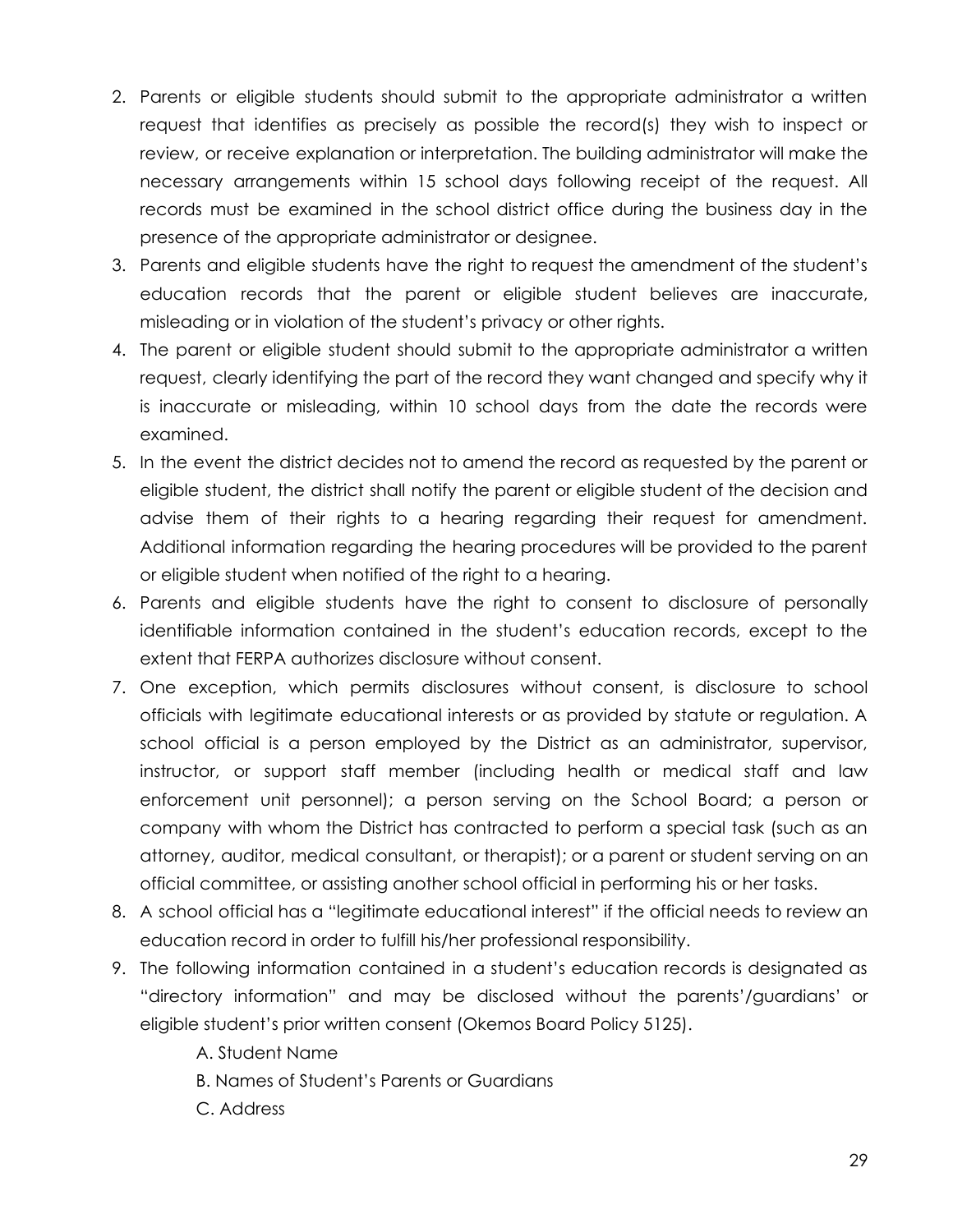- D. Telephone Numbers
- E. Birth Dates
- F. Class Designation (e.g., 1st grade, 10th grade, etc.)
- G. Dates of Attendance
- H. Extra-curricular Participation
- I. Achievement Awards or Honors (not specific course grades)
- J. Weight and Height if a member of an athletic team
- K. Photograph, Newspaper, TV, Videotape
- L. School or School District Previously Attended
- M. Parent/Guardian Email

Parents/guardians or eligible students will have two weeks from the first day of school, or within two weeks of enrollment if enrolled after school begins, to advise the principal in writing of any or all of the items they refuse to permit the district to designate as directory information.

10. Parents and eligible students have the right to file a complaint with the U.S. Department of Education concerning an alleged failure by the district to comply with the requirements of FERPA. Such a complaint should be filed with the U.S. Department of Education at the following address:

> Family Policy Compliance Office U.S. Department of Education 600 Independence Avenue, S.W. Washington, DC 20202-4605

A copy of the District's student record policy and implementing regulations are available in each school building or superintendent's office. For more information concerning this notice of the District's policy, please contact the Superintendent's office at 517-706-5010.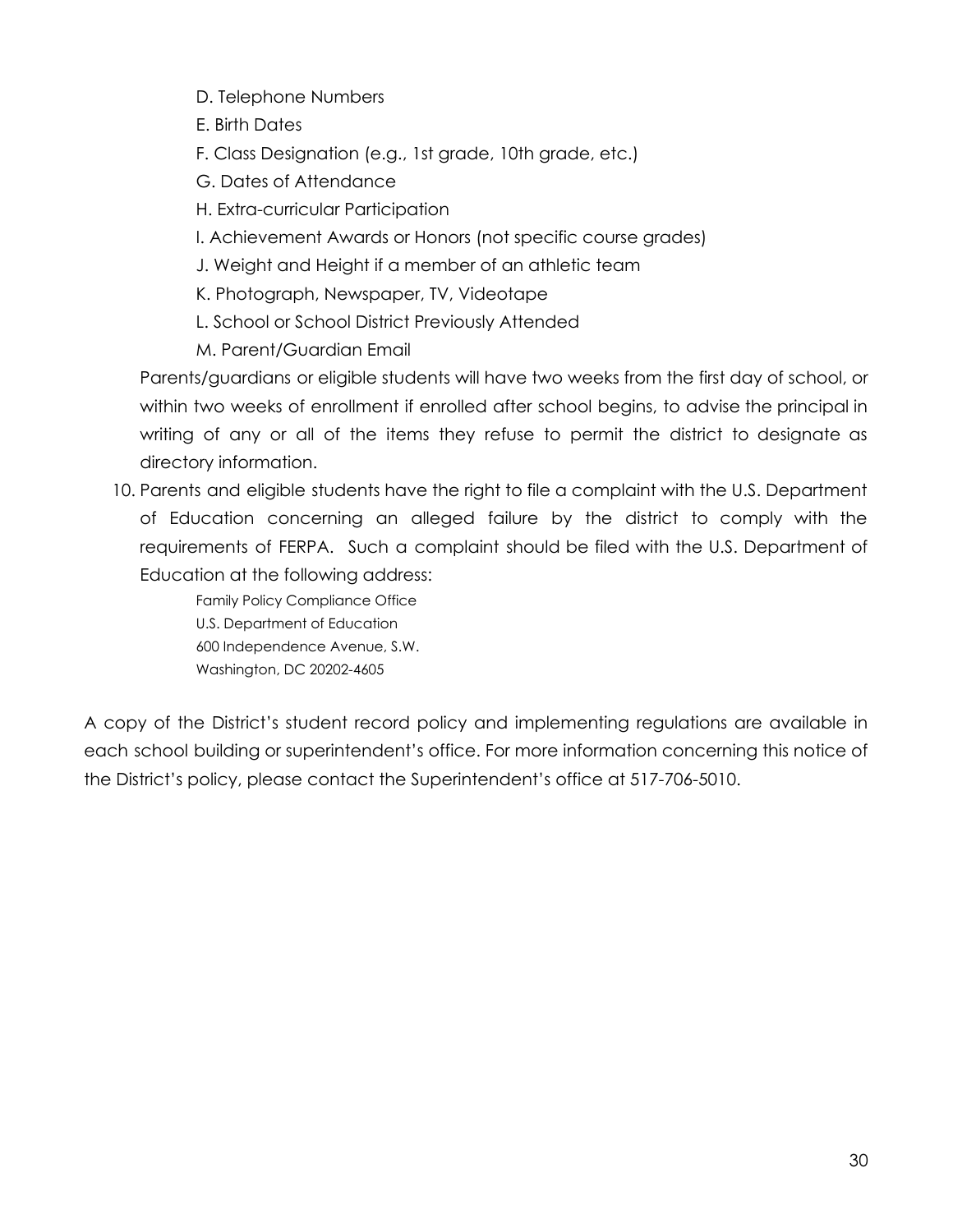# **WEB ACCESSIBILITY STATEMENT**

Okemos Public Schools (OPS) recognizes the importance of making digital information provided on the District's website accessible to students, prospective students, parents/guardians, employees, guests and visitors with disabilities, particularly those with visual, hearing or manual impairments or who otherwise require the use of assistive technology to access information.

This website is coded to comply with both the Americans With Disabilities Act and conforms level AA of the World Wide Web Consortium (W3C) Web Content Accessibility Guidelines 2.0. Users who wish to view these specifications can do so at: Web Content Accessibility Guidelines 2.0. These guidelines explain how to make web content more accessible and the District is working to educate staff so that the content they may post on their classroom websites will be compliant with the guidelines and be accessible to all visitors.

Okemos Public Schools strives to adhere to the accepted guidelines and standards for accessibility and usability as comprehensively as possible on this website.

If you cannot fully access the information on the District's website, please communicate specific issues with the District's Web Accessibility Coordinator. We will make every effort to provide the information to you in an alternate format and/or make the necessary improvements to ensure the information is accessible.

Formal complaints regarding accessibility concerns may be filed through our Section 504 and Title II grievance procedure. The following persons have been designated to handle inquiries and/or complaints regarding the nondiscrimination policies:

| Section 504 and Title II Coordinator (adults)                                                                                                                   | <b>Title IX Coordinator</b>                                                                                                                                     |
|-----------------------------------------------------------------------------------------------------------------------------------------------------------------|-----------------------------------------------------------------------------------------------------------------------------------------------------------------|
| Mr. Stephen Keskes, Assistant Superintendent HR<br>Okemos Public Schools<br>4406 Okemos Rd.<br>Okemos, MI 48864<br>517-706-5006<br>stephen.keskes@okemosk12.net | Mr. Stephen Keskes, Assistant Superintendent HR<br>Okemos Public Schools<br>4406 Okemos Rd.<br>Okemos, MI 48864<br>517-706-5006<br>stephen.keskes@okemosk12.net |
| Section 504 and Title II Coordinator (students)                                                                                                                 | <b>Web Accessibility Coordinator</b>                                                                                                                            |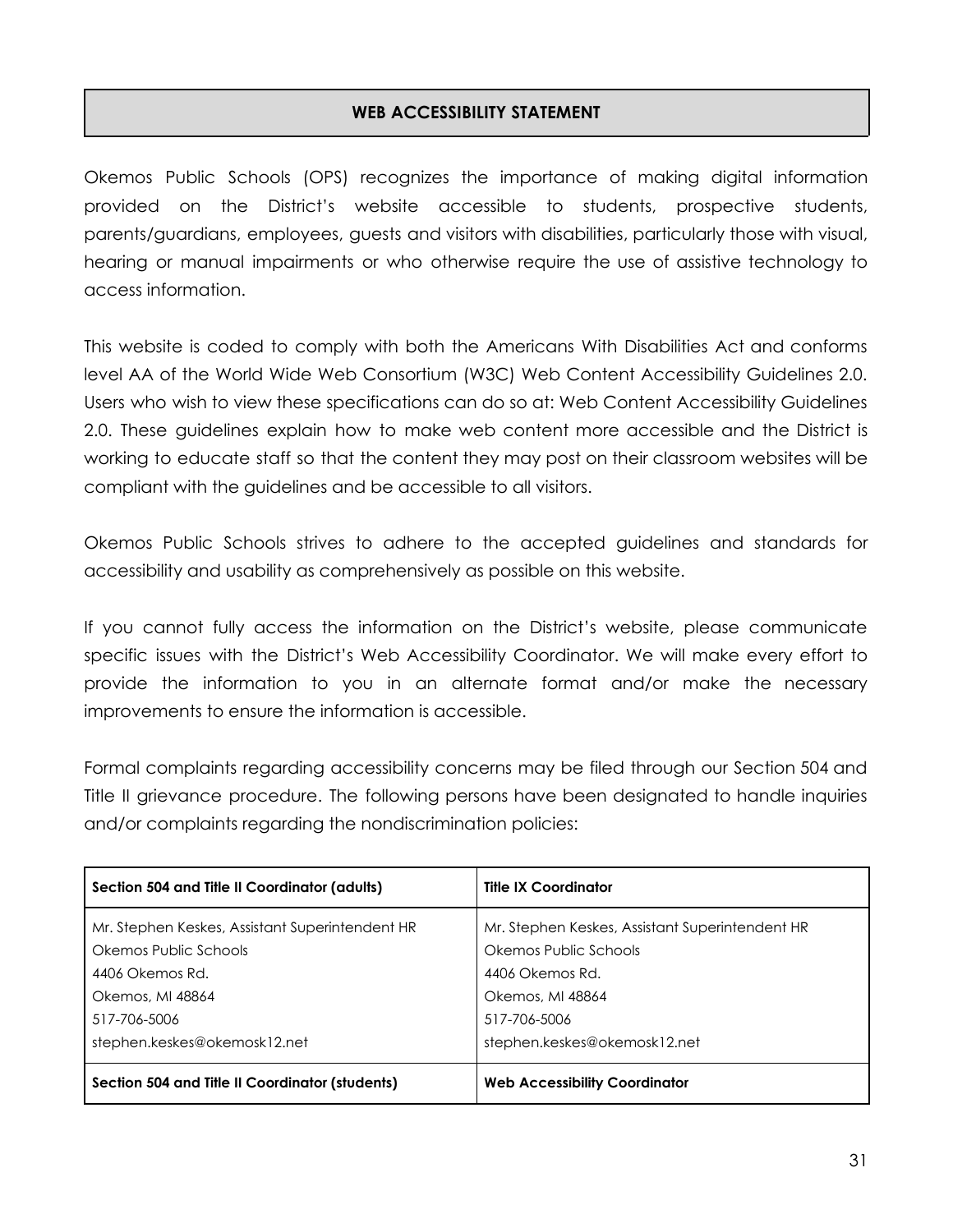| Heather Pricco, Director Special Education | Matt Ottinger                    |
|--------------------------------------------|----------------------------------|
| Department                                 | Department of Technology         |
| Okemos Public Schools                      | Okemos Public Schools            |
| 4406 Okemos Rd.                            | 4406 Okemos Rd. Okemos, MI 48864 |
| Okemos, MI 48864                           | 517-706-5041                     |
| 517-706-4829                               | matt.ottinger@okemosk12.net      |
| heather.pricco@okemosk12.net               |                                  |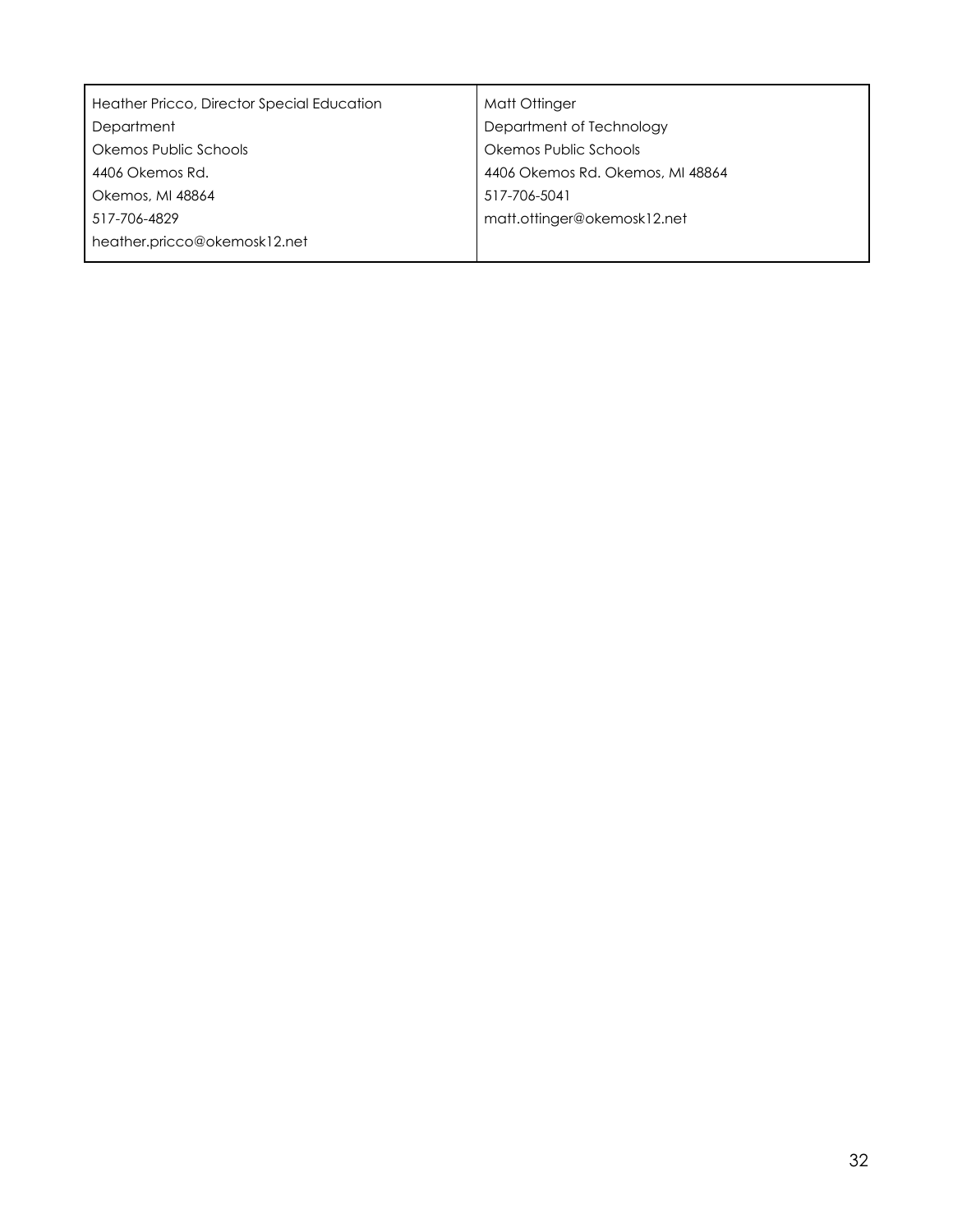#### **OKEMOS PUBLIC SCHOOLS Authorization for Administration of Medication**

|                                               | Is this student enrolled in child care? (Please circle) Yes No                 |                                                                                              |
|-----------------------------------------------|--------------------------------------------------------------------------------|----------------------------------------------------------------------------------------------|
| If Yes, in KEEP____ or Before/After ____?     |                                                                                |                                                                                              |
| To be completed by a Physician:               |                                                                                |                                                                                              |
|                                               |                                                                                |                                                                                              |
|                                               |                                                                                |                                                                                              |
|                                               |                                                                                |                                                                                              |
|                                               |                                                                                |                                                                                              |
|                                               | Form of Medication/Treatment Tablet/Capsule Liquid Inhaler Injection Nebulizer |                                                                                              |
|                                               |                                                                                | How is medication to be given (schedule and dose to be given at school)? ____________        |
|                                               | Should the school be aware of any adverse reactions or precaution?             |                                                                                              |
|                                               |                                                                                | The student is both capable and responsible for self-administering this medication (circle): |
| <b>No</b>                                     | Yes, supervised Yes, unsupervised                                              |                                                                                              |
| The student may carry this medication: yes no |                                                                                |                                                                                              |
|                                               |                                                                                |                                                                                              |
|                                               |                                                                                |                                                                                              |

The undersigned parent/guardian authorizes the Okemos Public Schools through its administrators and/or staff to administer medication or to supervise the taking of medication by my child. It is understood that the undersigned parent/guardian shall immediately notify the school personnel in writing in the event the proscription shall be discontinued or modified. The medication must be brought to school in a container appropriately labeled by a physician or pharmacy. Refills of the prescription shall be the responsibility of the parent/guardian. Further, the undersigned shall release and indemnify the school district and its employees from any liability or damage which may result to the student from the administration of said medication as prescribed by the physician.

| Signature of Parent/Guardian | Date            |
|------------------------------|-----------------|
| Home Phone:                  | Cell Phone:     |
| Emergency Phone:             |                 |
| Name of Doctor:              | Doctor's Phone: |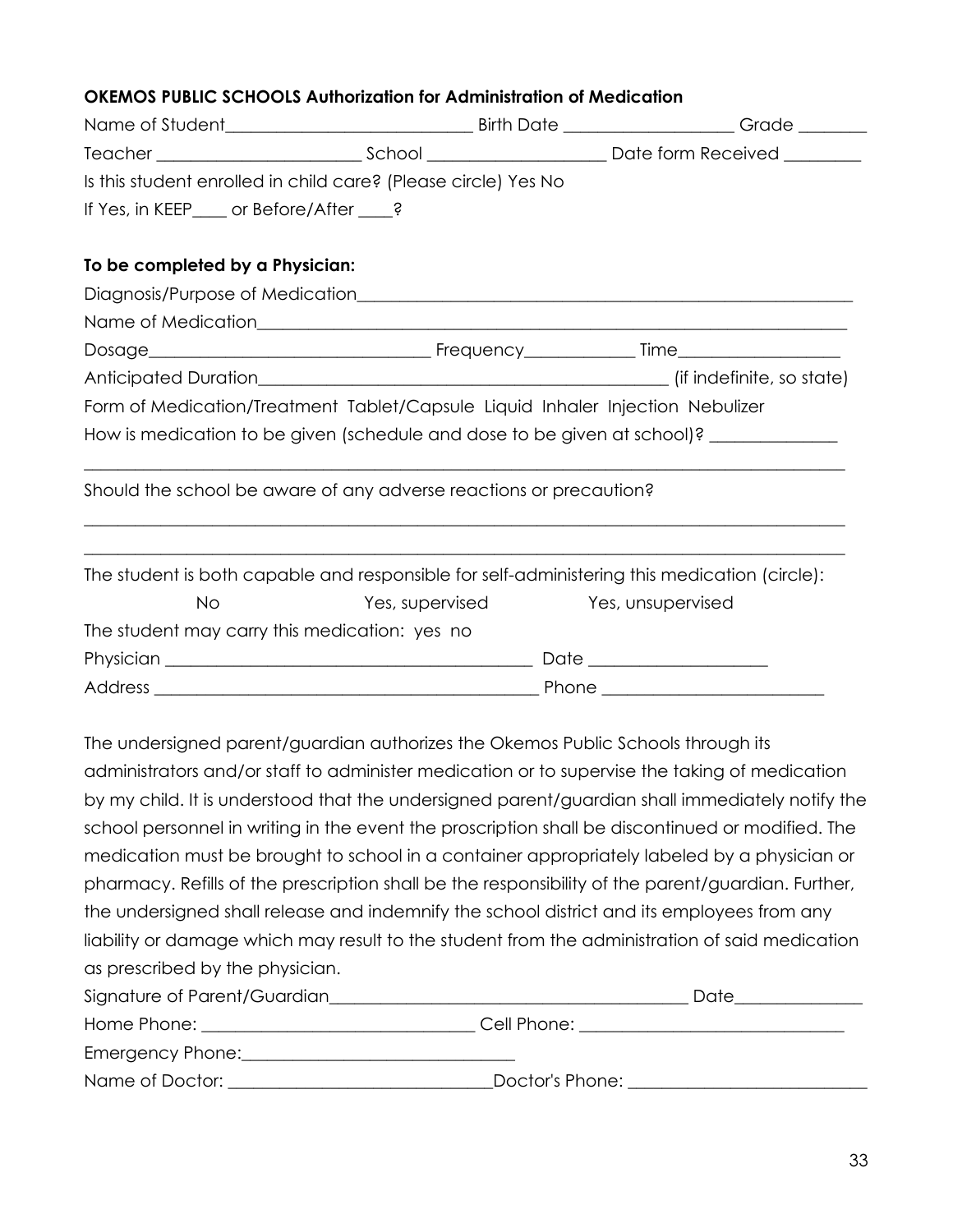# **TECHNOLOGY ACCEPTABLE USE POLICY**

A networked computer account with Internet access is provided to all students in the Okemos Public School District. An email account will be set up only at a teacher's request. The Internet and email are valuable tools for accessing information, learning and communicating. The use of a computer, and its resources, must be in support of education and consistent with the purposes, curriculum and mission of the Okemos Public Schools.

Use of a computer is a privilege, not a right. Students must act responsibly when using a computer and abide by the Terms and Conditions for Use. Failure to do so will result in suspension of privileges, cancellation of privileges, disciplinary action and/or legal action. The Department of Media & Technology, building principal and teacher will decide what disciplinary action will be taken.

#### **Terms and Conditions for Use:**

- 1. I will follow the classroom rules of computer use as explained to me by my teacher(s) including proper use of the network, appropriate behavior while online, on social networking Websites and chat rooms, as well as, cyber-bullying awareness and response.
- 2. I will never share my password, even with my best friend, or sign onto the computer with someone else's login/password.
- 3. I will treat all computer equipment with care and will not change the way a computer is set up to run.
- 4. I will be polite to others and respect their documents and files.
- 5. I will use the Internet for educational purposes only and access sites authorized by my teacher(s).
- 6. I will tell my teacher(s) right away if I come across a picture or information that makes me feel uncomfortable, or is not appropriate, and I will not invite other students to come and see it.
- 7. I will not give out my last name, address, telephone number or anyone else's personal information on the Internet.
- 8. I will use proper language and my best writing skills when sending email and I will only use email to correspond about school projects/events.
- 9. I will follow the copyright laws that protect programs, data, books and pictures as explained to me by my teacher.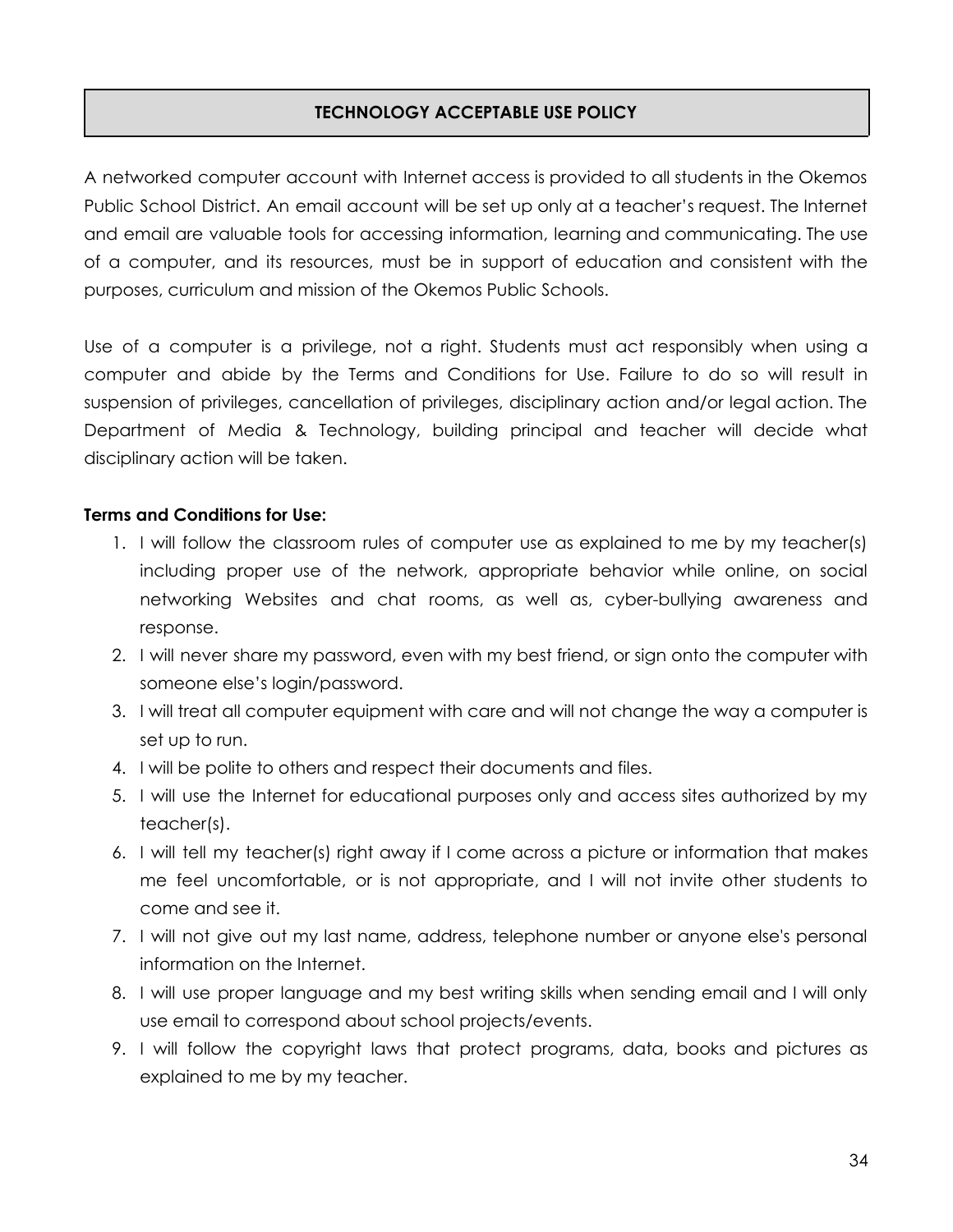10. I will not install software from home or download, copy, or store any software, shareware or freeware without prior permission from my teacher, building principal or the Department of Media & Technology.

**Parents/Guardians please note:** In compliance with CIPA (Children's Internet Protection Act passed by Congress on 12/15/00) Internet filtering is in place for every networked computer to prevent access to inappropriate material on the district network. Internet filtering is provided by the district, both in and outside of the school setting for students. It is impossible to control access to ALL material on the Internet. The OPS firmly believe that the availability of valuable information and the potential for interaction on the Internet far outweigh the possibility that users may be exposed to material not consistent with the educational goals of the Okemos Public Schools. Furthermore, during student Internet use from the school facilities, District staff will make reasonable efforts to supervise student access and use of the Internet.

To help ensure student safety and citizenship in online activities, students and staff will be educated about:

- 1. Appropriate online behavior.
- 2. Safety and security while using email, chat rooms, social media, and other forms of electronic communications.
- 3. The dangers inherent with the online disclosure of personally identifiable information.
- 4. The consequences of unauthorized access (e.g., "hacking") and other unlawful or inappropriate activities.
- 5. Cyberbullying awareness and response.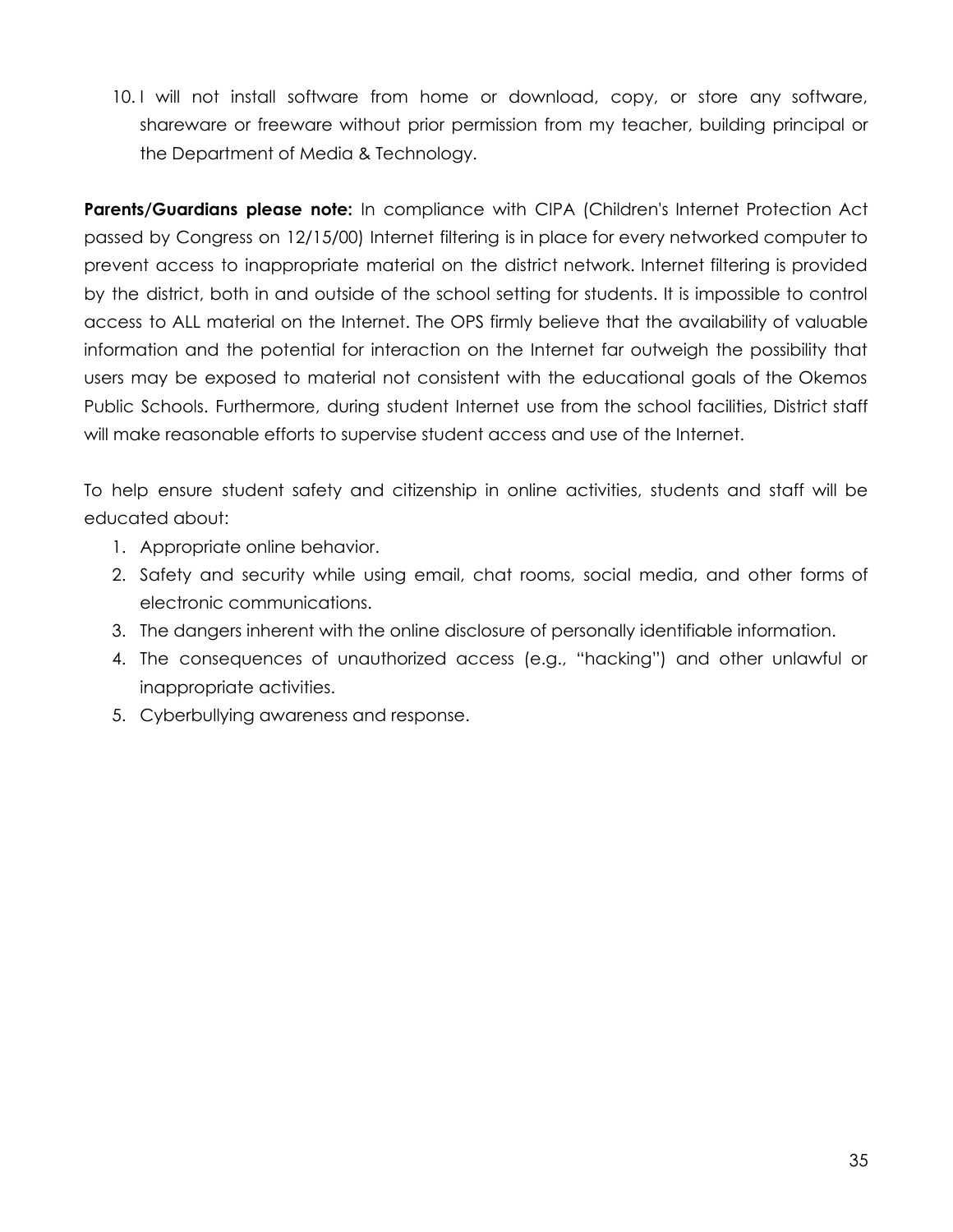# **UNDERSTANDING CONCUSSION**

Beginning on July 1, 2013 Public Acts 342 and 343 (Concussion Laws) will go into effect in the State of Michigan. These laws require all levels of schools and youth sports organizations to educate and train staff, notify parents/guardians of the law, and monitor all possible youth concussions or head injuries. Please read this fact sheet and sign as acknowledgement that you have been provided this information.

#### **Some Common Symptoms**

Headache Pressure in the Head Nausea/Vomiting **Dizziness** 

Balance Problems Double Vision Blurry Vision Sensitive to Light

Sensitive to Noise Sluggishness Haziness Fogginess **Grogginess** 

Poor Concentration Memory Problems Confusion "Feeling Down"

Not "Feeling Right" Feeling Irritable Slow Reaction Time Sleep Problems

#### **WHAT IS A CONCUSSION?**

A concussion is a type of traumatic brain injury that changes the way the brain normally works. A concussion is caused by a fall, bump, blow, or jolt to the head or body that causes the head and brain to move quickly back and forth. A concussion can be caused by a shaking, spinning or a sudden stopping and starting of the head. Even a "ding," "getting your bell rung," or what seems to be a mild bump or blow to the head can be serious. A concussion can happen if you haven't been knocked out.

You can't see a concussion. Signs and symptoms of concussions can show up right after the injury or may not appear or be noticed until days or weeks after the injury. If the student reports any symptoms of a concussion, or if you notice symptoms yourself, seek medical attention right away. A student who may have had a concussion should not return to play on the day of the injury and until a health care professional says they are okay to return to play.

#### **IF YOU SUSPECT A CONCUSSION:**

- 1. **SEEK MEDICAL ATTENTION RIGHT AWAY** A health care professional will be able to decide how serious the concussion is and when it is safe for the student to return to regular activities, including sports. Don't hide it, report it. Ignoring symptoms and trying to "tough it out" often makes it worse.
- 2. **KEEP YOUR STUDENT OUT OF PLAY** Concussions take time to heal. Don't let the student return to play the day of injury and until a health care professional says it's okay. A student who returns to play too soon, while the brain is still healing, risks a greater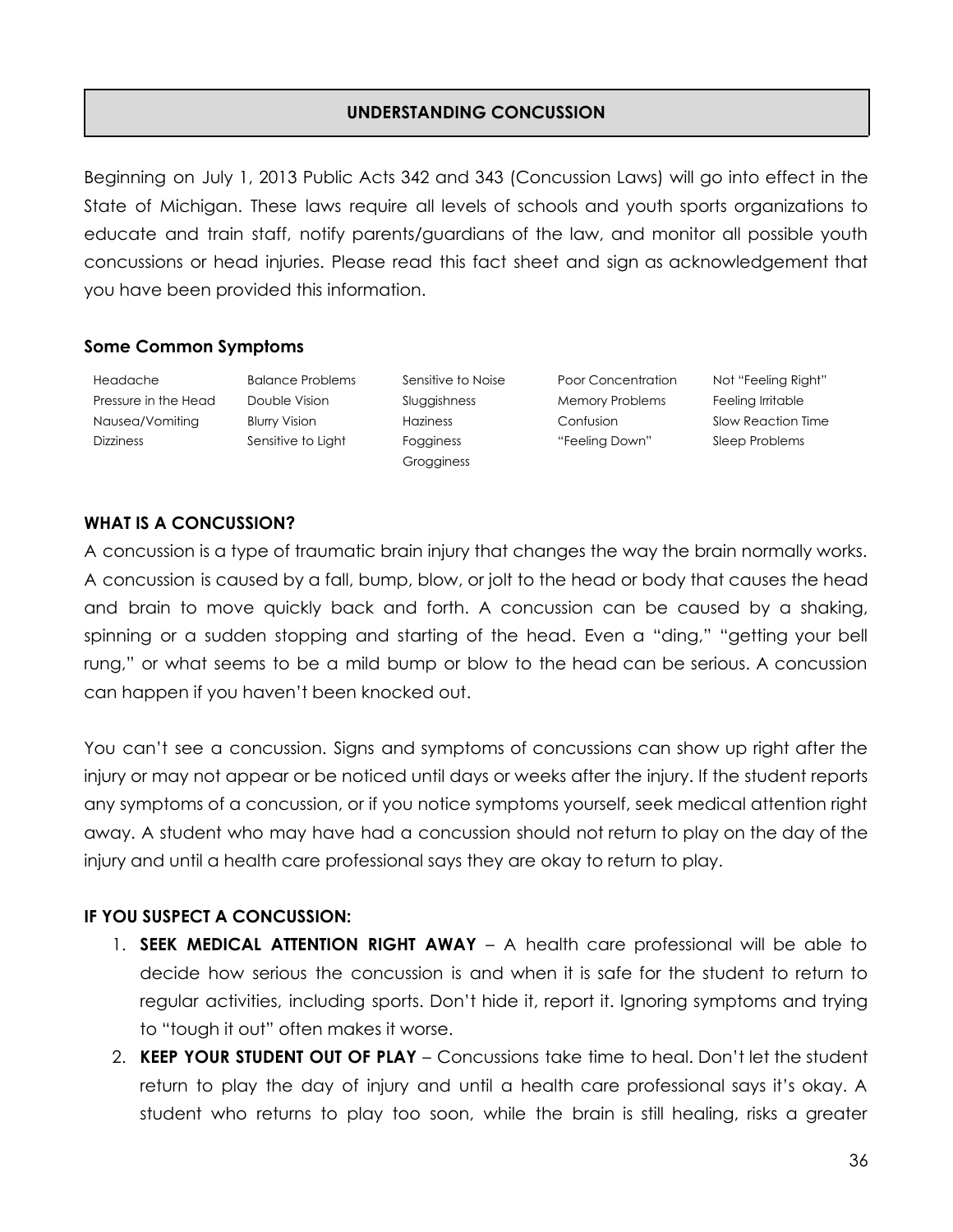chance of having a second concussion. Young children and teens are more likely to get a concussion and take longer to recover than adults. Repeat or second concussions increase the time it takes to recover and can be very serious. They can cause permanent brain damage, affecting the student for a lifetime. They can be fatal. It is better to miss one game than the whole season.

3. **TELL THE SCHOOL ABOUT ANY PREVIOUS CONCUSSION** – Schools should know if a student had a previous concussion. A student's school may not know about a concussion received in another sport or activity unless you notify them.

#### **SIGNS OBSERVED BY PARENTS/GUARDIANS:**

- Appears dazed or confused
- Is confused about assignment or position
- Forgets an instruction
- Can't recall events prior to or after a hit or fall
- Is unsure of game, score or opponent
- **•** Moves clumsily
- Answers questions slowly
- Loses consciousness (even briefly)
- Shows mood, behavior, or personality changes

# **CONCUSSION DANGER SIGNS:**

In rare cases, a dangerous blood clot may form on the brain in a person with a concussion and crowd the brain against the skull. A student should receive immediate medical attention if after a bump, blow or jolt to the head or body s/he exhibits any of the following danger signs:

- •One pupil larger than the other
- •Is drowsy or cannot be awakened
- •A headache that gets worse
- •Weakness, numbness, or decreased
- •Repeated vomiting or nausea
- •Slurred speech
- •Convulsions or seizures
- •Cannot recognize people/places
- •Becomes increasingly confused,
- restless or agitated
- •Has unusual behavior
- •Loses consciousness (even a brief loss of coordination consciousness should be taken seriously.)

#### **HOW TO RESPOND TO A REPORT OF A CONCUSSION:**

If a student reports one or more symptoms of a concussion after a bump, blow, or jolt to the head or body, s/he should be kept out of athletic play the day of the injury. The student should only return to play with permission from a health care professional experienced in evaluating for concussion. During recovery, rest is key. Exercising or activities that involve a lot of concentration (such as studying, working on the computer, or playing video games) may cause concussion symptoms to reappear or get worse. Students who return to school after a concussion may need to spend fewer hours at school, take rests breaks, be given extra help and time, spend less time reading, writing or on a computer. After a concussion, returning to sports and school is a gradual process that should be monitored by a healthcare professional.